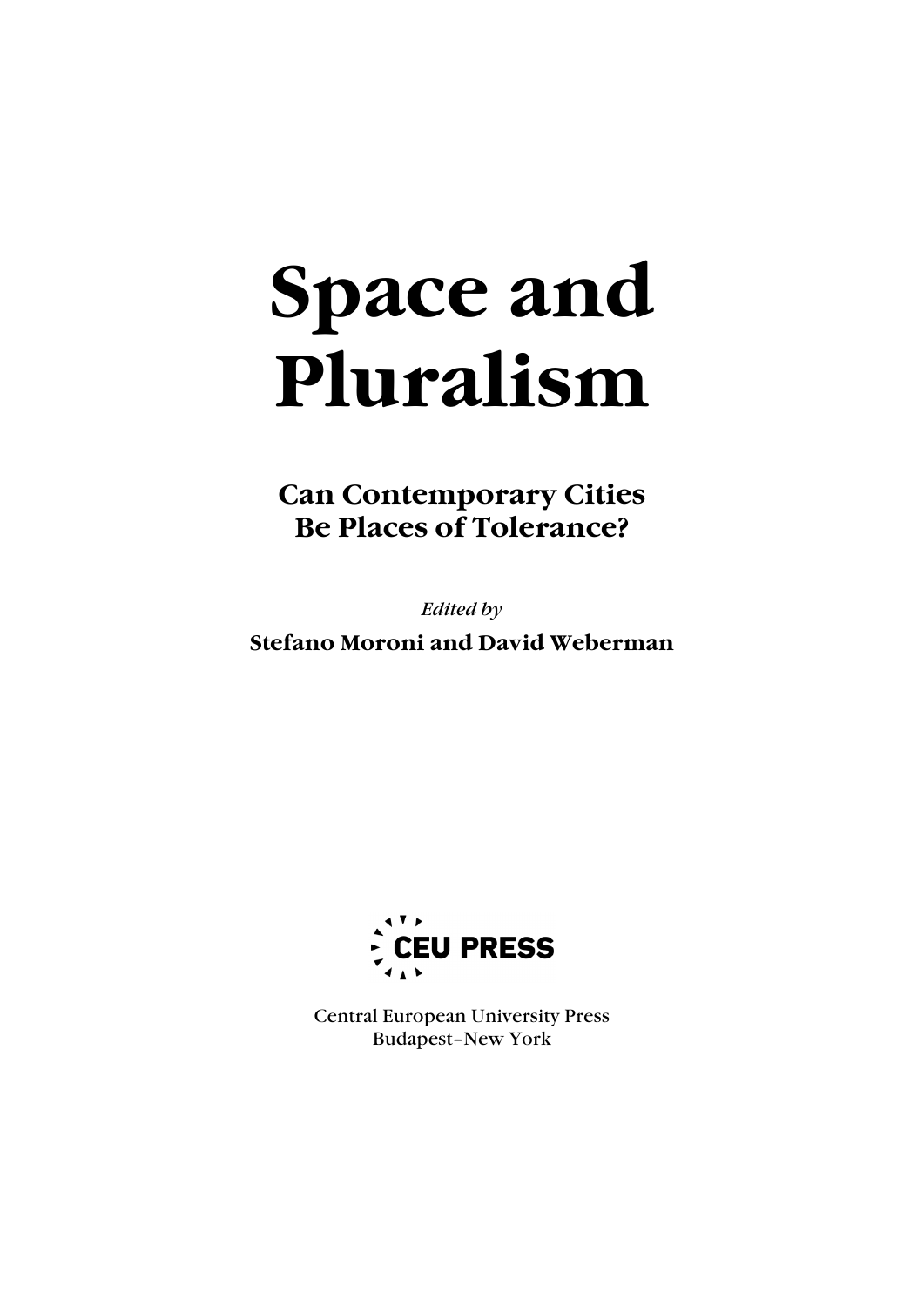© 2016 Stefano Moroni and David Weberman

Published in 2016 by

*Central European University Press* 

An imprint of the Central European University Limited Liability Company Nádor utca 11, H-1051 Budapest, Hungary *Tel:* +36-1-327-3138 or 327-3000 *Fax:* +36-1-327-3183 *E-mail:* ceupress@press.ceu.edu *Website:* www.ceupress.com

224 West 57th Street, New York NY 10019, USA *Tel:* +1-212-547-6932 *Fax:* +1-646-557-2416 *E-mail:* meszarosa@press.ceu.edu

All rights reserved. No part of this publication may be reproduced, stored in a retrieval system, or transmitted, in any form or by any means, without the permission of the Publisher.

> ISBN 978-963-386-124-0 cloth Library of Congress Cataloging-in-Publication Data



Printed in Hungary by

This book has been published thanks to the support of the European Union's Seventh Framework Programme for Research—Socioeconomic Sciences and Humanities (contract n. 244549, RESPECT Project). The information and views set out in this book are those of the authors only and do not necessarily reflect the official opinion of the European Union.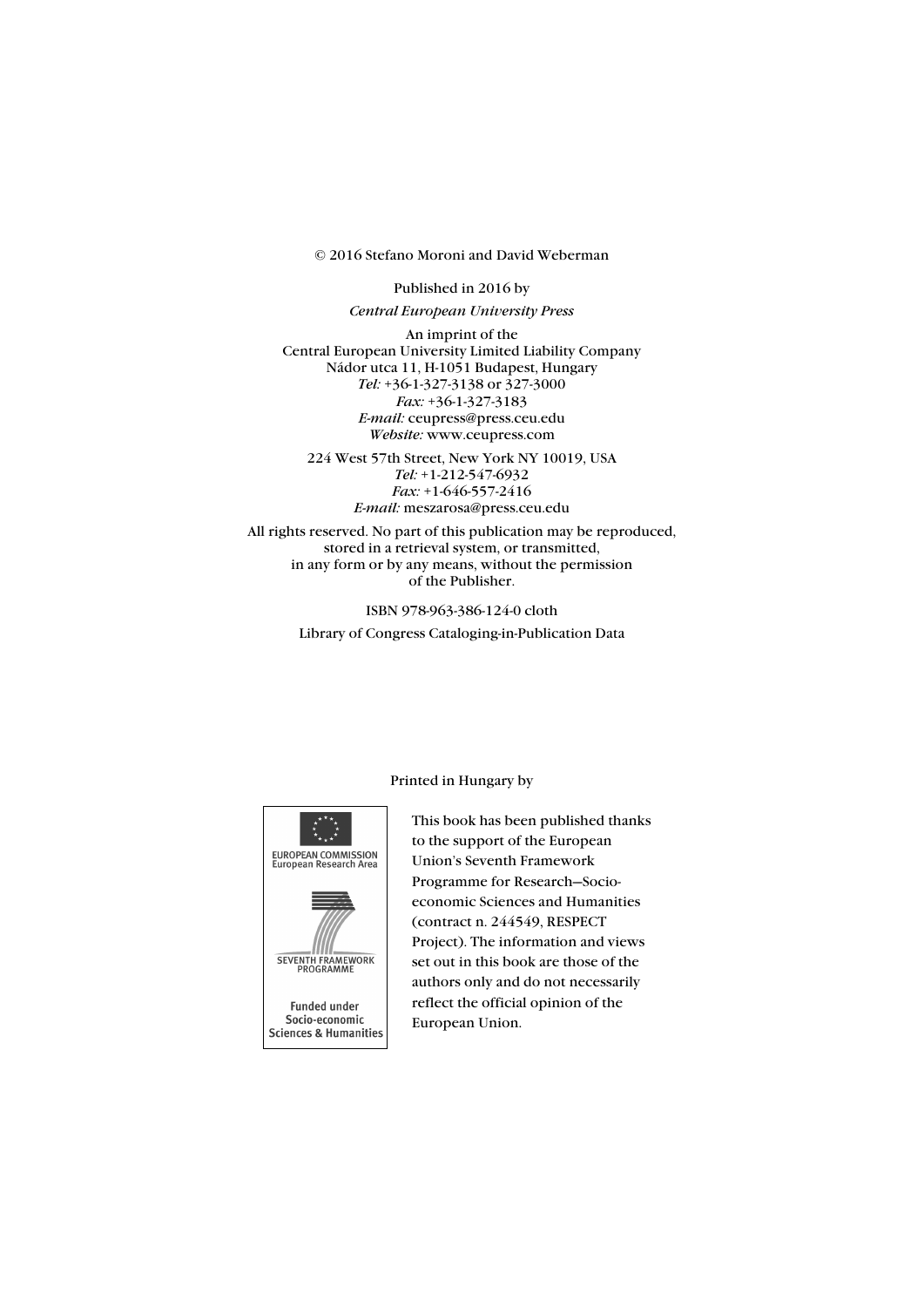## **Table of Contents**

| List of Figures and Tables                                                                      | vii |
|-------------------------------------------------------------------------------------------------|-----|
| <b>Introduction: Space, Pluralism and Tolerance</b><br>Stefano Moroni and David Weberman        | 1   |
| <b>Part I: Overarching Themes</b>                                                               |     |
| 1. Space, Place and Politics                                                                    |     |
| Cecilia Lippai and David Weberman                                                               | 15  |
| 2. Culture and Tolerance in Public Space<br>Ali Madanipour                                      | 35  |
| 3. Pluralism and Failures of Recognition: The Need for Dialogue<br>John Forester and David Laws | 55  |
| <b>Part II: Emerging Issues</b>                                                                 |     |
| 4. Pluralism in Private Spaces: Homeowners Associations, Clubs,<br><b>Shopping Malls</b>        |     |
| Stefano Moroni and Francesco Chiodelli                                                          | 77  |
| 5. A Dissenting View of Urban Public Space                                                      |     |
| <b>Andrew Kirby</b>                                                                             | 97  |

| $1111001$ $011110$                                        |      |
|-----------------------------------------------------------|------|
| 6. A Right to a Mosque? Access to Public Space, Religious |      |
| Freedom and <i>Participatory</i> Goods                    |      |
| Emanuela Ceva and Federico Zuolo                          | 113. |
| 7. Urban Space and Respect for Persons: Making Sense of   |      |
| Pluralism in Cities                                       |      |
| Enrico Biale                                              | 133. |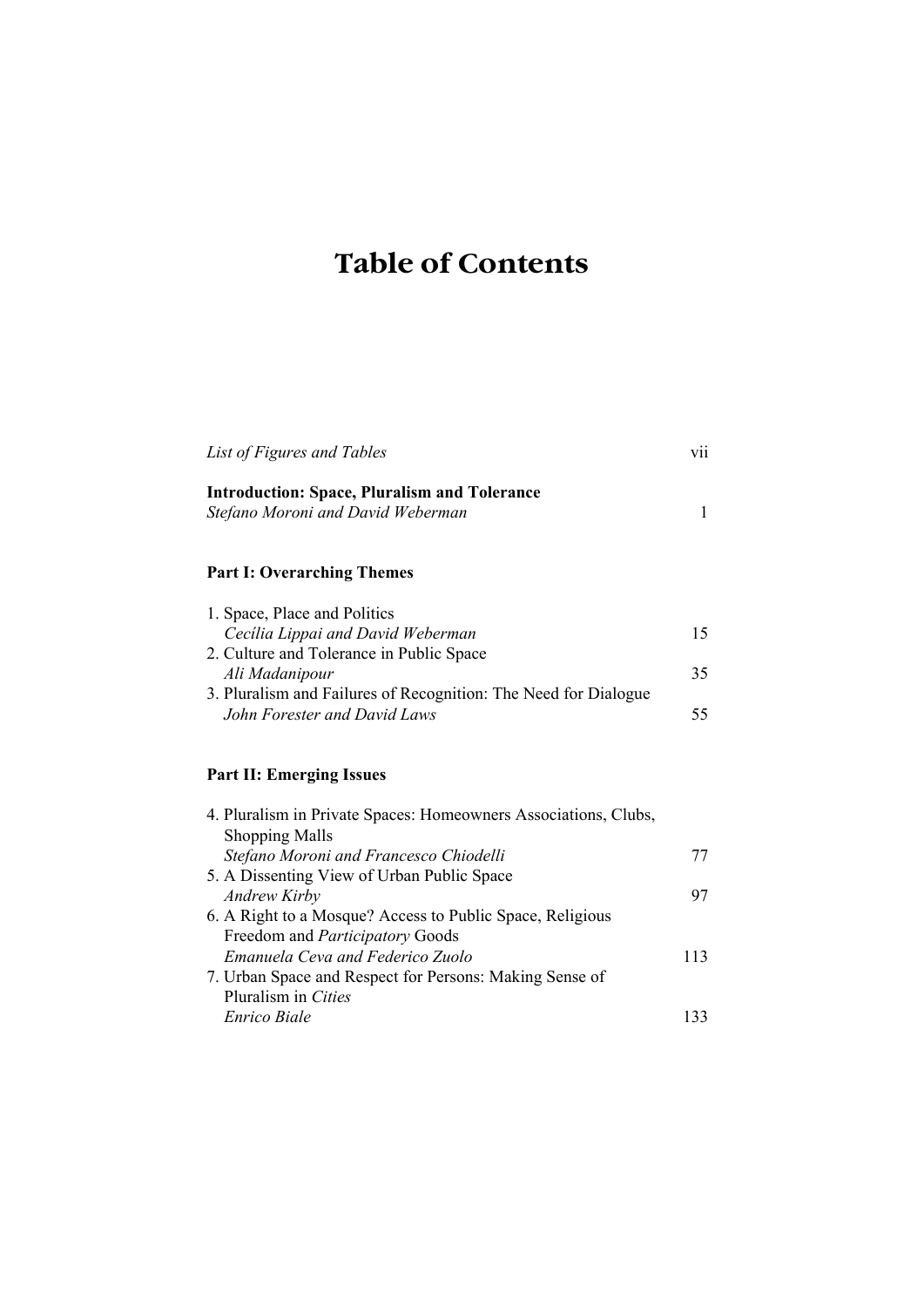| Table of Contents |
|-------------------|
|                   |

#### **Part III: Case Studies and Policies**

| 8. Contested Identities and Spatial Marginalization: The Case of  |     |
|-------------------------------------------------------------------|-----|
| Roma and Gypsy-Travelers in Wales                                 |     |
| Francesco Chiesa and Enzo Rossi                                   | 155 |
| 9. Negotiating Identity in the Diaspora: Ethnoscapes of Southeast |     |
| Asian Communities in Los Angeles                                  |     |
| Tridib Banerjee, Surajit Chakravarty and                          |     |
| Felicity Hwee-Hwa Chan                                            | 173 |
| 10. What's "Out of Place"? Intolerance in Public Space            |     |
| Laco Toušek and Lenka Strnadová                                   | 201 |
| 11. Residential Neighborhoods in an Ethnically Mixed Area:        |     |
| Factors that Shape Coexistence                                    |     |
| Itzhak Omer                                                       | 225 |
| <i>List of Contributors</i>                                       | 253 |
| Index                                                             | 257 |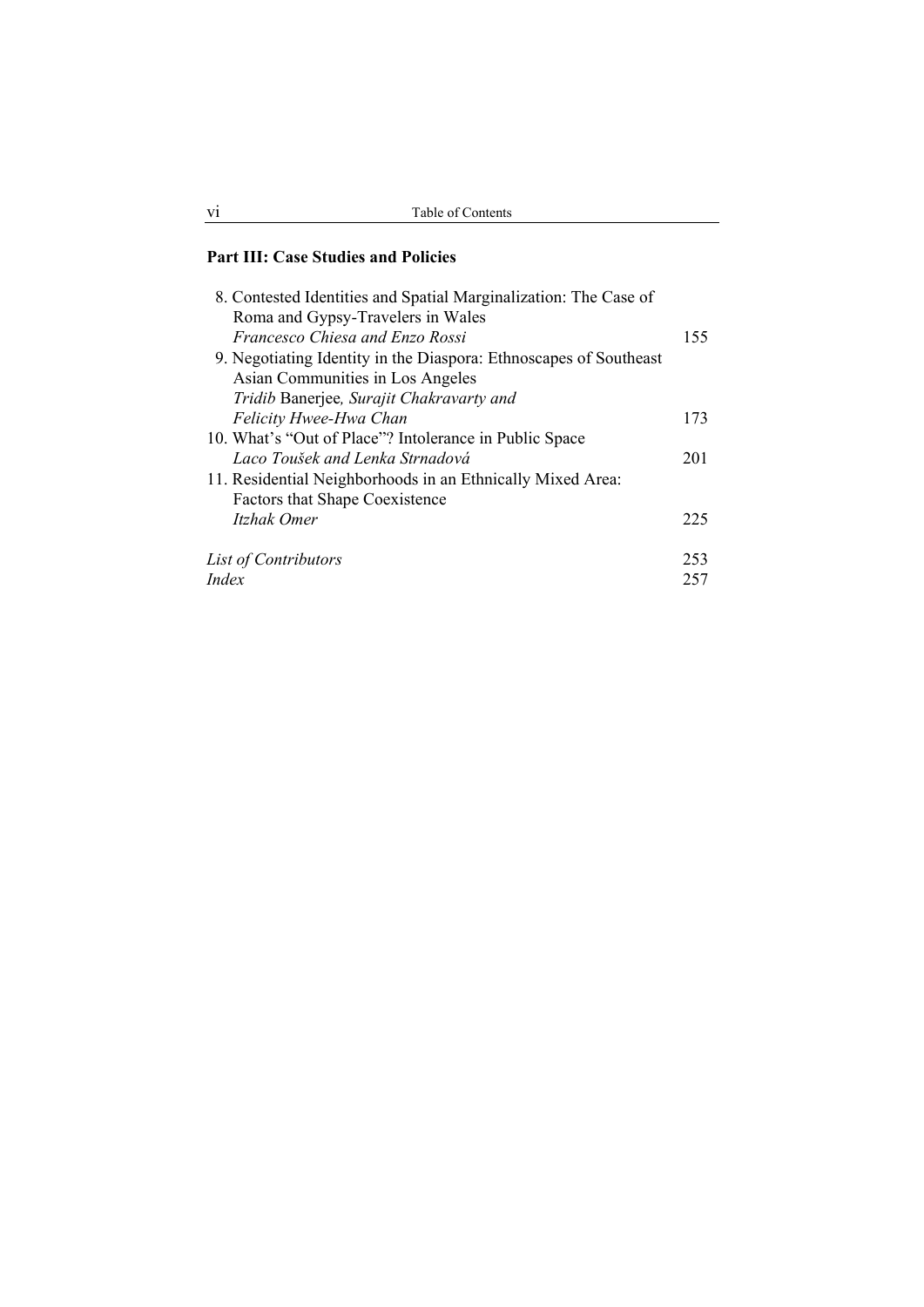## **Pluralism in Private Spaces: Homeowners Associations, Clubs, Shopping Malls**

### *Stefano Moroni and Francesco Chiodelli*

Although the right to exclude others from your dinner party may be close to absolute, your right to exclude customers from your restaurant is limited by antidiscrimination laws. Deciding when interests become moral claims—and when moral claims become legal claims—requires considered judgment about our most fundamental values; it requires us to define the contours of the good society. Yet we live in a society characterized by deep divisions on fundamental values. This means that we need to combine normative commitment with respect for difference—not exactly the easiest thing to accomplish.

—J. W. Singer, 2008

#### **1. Introduction: Pluralism and Space**<sup>1</sup>

 $\overline{a}$ 

Pluralism may be defined as the coexistence of multiple conceptions of what constitutes the good life or what renders life pleasant and worth living. Various conceptions of the good differ, for instance, in terms of religious beliefs, cultural interests and lifestyles. Modern cities have been the prime loci of concentration of different ideas about how life should be lived. The situation becomes more complex, however, when it comes to contemporary cities. Today a cosmopolitan outlook and public tolerance are no longer—if they ever were—the automatic by-products of the large city environment. Quite the opposite has emerged: instances of intolerance

 $<sup>1</sup>$  This essay is the result of the combined research activity undertaken by the two authors.</sup> The final written version of sections 2 and 3.2 can be attributed to Francesco Chiodelli, and that of sections 3.1 and 4 to Stefano Moroni. We are grateful to David Weberman for his comments.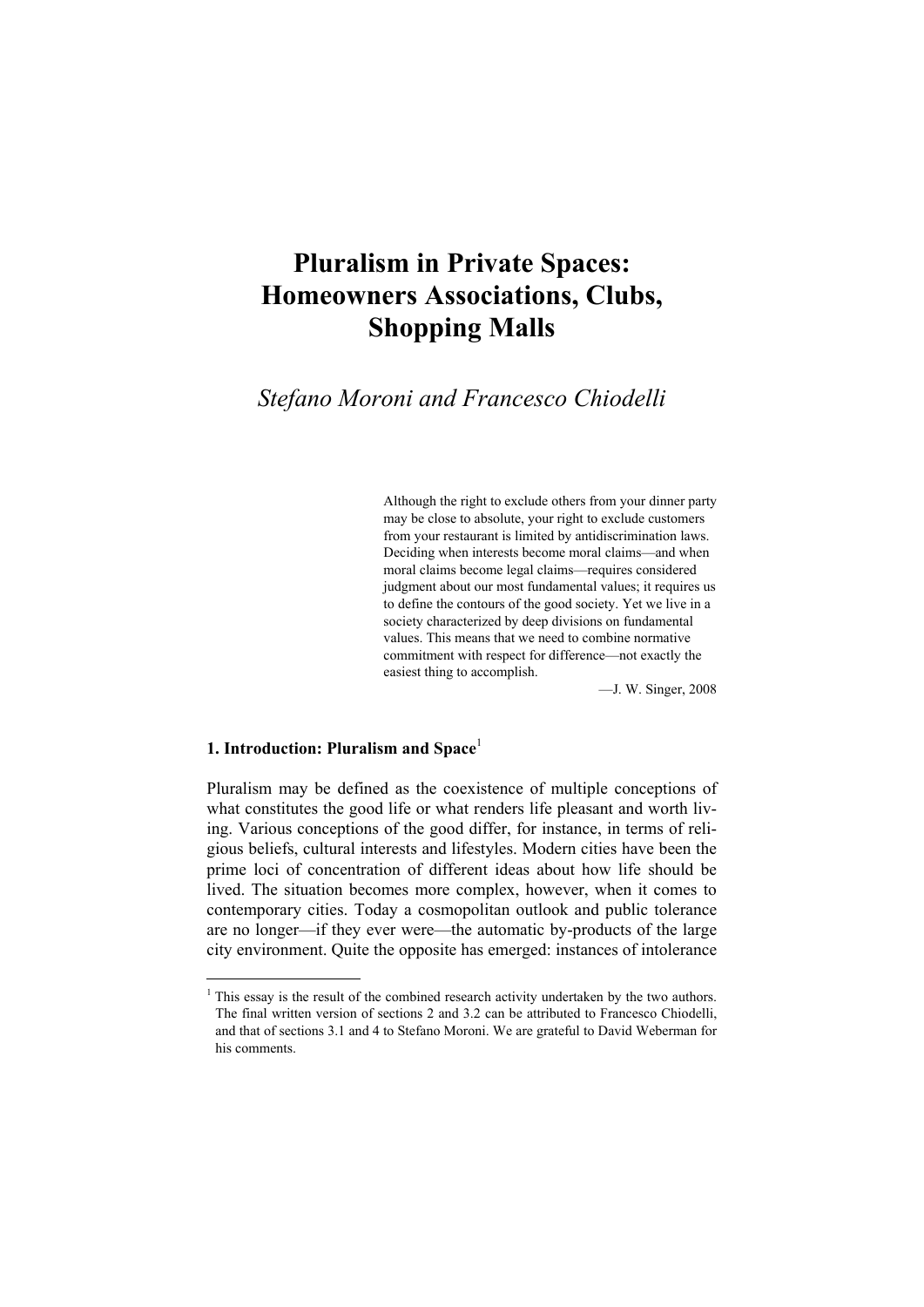are on the rise everywhere, a trend that prompts a concerted effort to rediscuss the connection between pluralism and urban spaces.

Usually when we talk of space and pluralism, most of the attention is directed toward *public spaces*. This chapter focuses on the importance of delving into the issues of pluralism in the ambit of *private spaces*, given that it is here that an increasing proportion of daily life and social interaction is played out in the urban realm: in the last few decades certain types of private space—such as shopping malls and homeowners associations have assumed roles that were hitherto the province of public space.

#### **2. Two Preliminary Questions: Types of Spaces and Types of Rules**

To tackle the issue of urban pluralism we must first and foremost spotlight a *typology* of the spaces involved (§ 2.1) and the *rules* that concern them (§ 2.2) (Chiodelli and Moroni 2014).

#### *2.1. Types of Urban Spaces*

Urban spaces can be divided, according to ownership, into *public spaces* (the owner is the state, at various levels: central state, local government, etc.) and *private spaces* (the owner is a private legal person, whether an individual, a company, an association, etc.). This simple reduction into two categories, without any further specification, proves insufficient when dealing with the complex issue of urban realities. It is therefore necessary to break these two categories down into a set of subcategories. In particular, with reference to private spaces, we suggest three subcategories. First, *simple private spaces*: namely, private spaces typically for individual use, applying principally to private houses (e.g., detached houses). Second, *complex private spaces*: that is, private spaces whose use is conceded only to a specific group of people, usually an association or club—typical of various forms of "contractual communities,"<sup>2</sup> such as homeowners associations, cohousing complexes, housing cooperatives, proprietary com-

 $2$  "Contractual communities are territory-based organisational forms (i.e., tied to a specific tract of land) in which members join on the basis of a contract signed by all. More precisely, the contract establishes a set of commitments and rights for its members. Among those commitments is respect for the rules of cohabitation (rules governing the use of property and spaces, and conduct and general procedures pertaining to it), along with the obligation to pay some kind of monetary contribution to ensure the proper functioning of the contractual community. Among the rights entailed by the members is the availability of a package of services in return" (Brunetta and Moroni 2012, 9).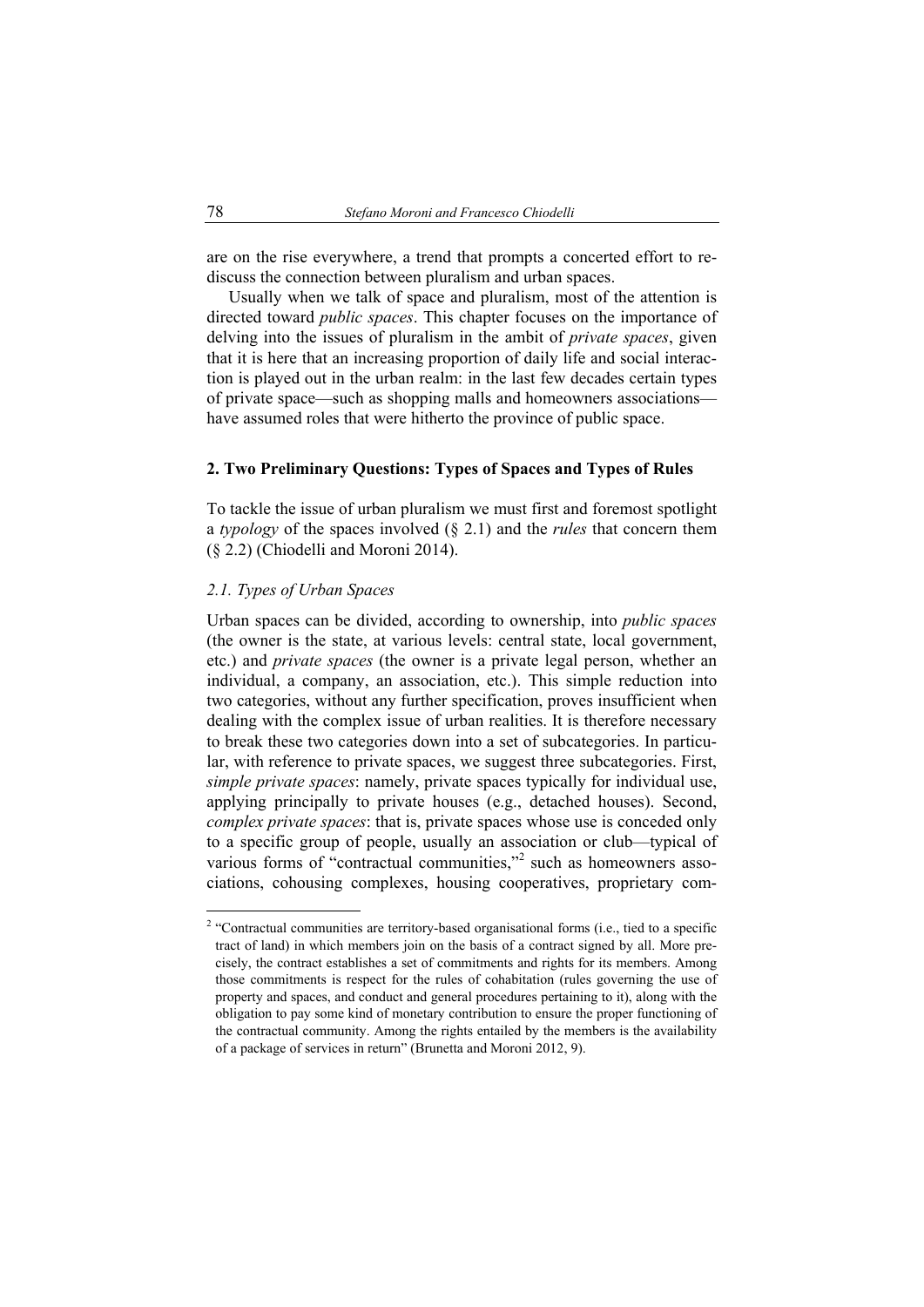munities, etc. (what makes such cases "complex" as such is not simply the joint use of a given space by several individuals, but chiefly the fact that there is a private contract in force, a binding agreement endorsed explicitly by members, that establishes the entitlements and duties pertaining to the use of the space in question [Boudreax and Holcombe 1989; Brunetta and Moroni 2012]). Third, *privately owned collective spaces*: that is, private spaces accessible to the public, such as bars, restaurants, hotels, shopping centers and cinemas.

#### *2.2. Types and Levels of Regulation*

*Types of regulation.* Generally speaking, there are two types of restrictions relevant to the use of space. The first type consists in *restrictions of access*, that is, restrictions that apply before entering a place (i.e., a priori); in this case, access is denied to distinct categories of individuals on the basis of certain characteristics or intentions. The second type consists in *restrictions of conduct*, that is, restrictions applied after entering somewhere (i.e., a posteriori); in this case, specific rules of conduct are introduced to regulate users' behavior.

*Levels of regulation.* Both public actors and private actors may introduce rules of access and rules of conduct concerning the use of the spaces they own. The public actor can furthermore introduce metarules regarding the possible rules of access and rules of conduct that the private actor can put in place. In other words, both public and private actors can introduce rules concerning the use of the spaces they own (i.e., first-order rules), but the public actor can also introduce metarules (i.e., second-order rules) concerning the legitimate establishment of private rules.

#### **3. The Thorny Issue of Pluralism in Private Spaces**

 $\overline{a}$ 

Let us now look at what obligations and limits apply to the public actor in introducing metarules for the management of spaces under private ownership, and what rights and limits apply to the private actor for rules of access and conduct relative to privately owned spaces.<sup>3</sup> In this regard, the

<sup>3</sup> The complementary but different problem of the regulation of *public spaces* has already received wide attention. Normally, only those activities that generate significant negative consequences are excluded. The problem in this case is how to decide which consequences are negative ones. For interesting discussions, see, for example: Ellickson 1996; Mitchell 1997, 2003; Baron 2006; Laurenson and Collins 2007; Blomley 2009.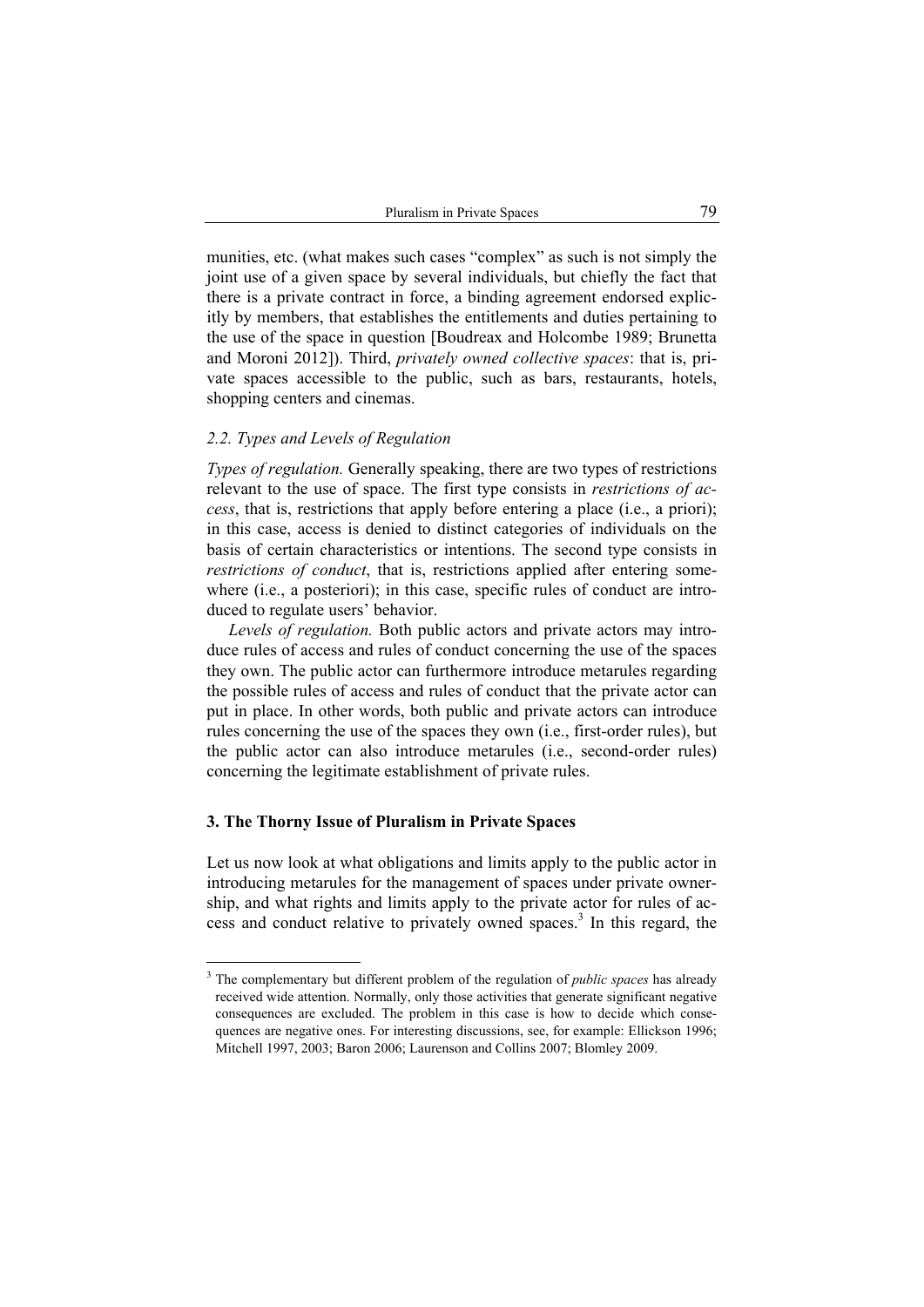kind of spaces that raise most problems are those we have termed *complex private spaces* (§ 3.1) and *privately owned collective spaces* (§ 3.2). *Simple private spaces* do not usually raise any significant issues because a wide range of access and conduct restrictions are generally permitted: "One's home allows an individual to have an unregulated forum for free expression and self-realization.… The home [is] a precious sanctuary of individual liberty and self-expression" (Fleming 2006, 600–601).

#### *3.1. Complex Private Spaces*

Here the issue of pluralism is a difficult one. This kind of space is sometimes likened to public space, particularly when it covers a large tract of land—as occurs with certain kinds of large homeowners associations<sup>4</sup> yet it nevertheless remains privately owned space. Does this mean that the range of freedom in introducing rules is like that in simple private spaces? Applying the preceding categories, we turn to two issues: *rules of access* (§ 3.1.1); and *rules of conduct* (§ 3.1.2).

#### 3.1.1. Rules of Access

 $\overline{a}$ 

Here we will first take account of the problems related to the rules of admission concerning access to contractual communities for permanent residents—for example, through the purchase of a house in a homeowners association. Considering the issue of rules of access, we are immediately faced with the question of whether a homeowners association, for instance, can choose its members on the basis of skin color or of religion in the same way as when we decide who can live with us in our homes. In essence, homeowners associations are residential spaces owned privately. The right of exclusion is intrinsic to the notion of private property. Yet the rule is generally that homeowners associations *cannot* apply restrictions to access on the basis of race, color or religion. In the United States, court rulings and laws have endorsed this position (beginning with the seminal Supreme Court case *Shelley v. Kraemer*, 1948; see Siegel 1998).

Nevertheless, it is not always easy to determine when some form of discrimination has occurred. Should we accept the selection of those eligible for access on the basis of *other* criteria (other than race, color or religion)? For instance, cohousing is based on so called "elective

<sup>&</sup>lt;sup>4</sup> Some private communities in the United States number over 50,000 inhabitants (Brunetta and Moroni 2012).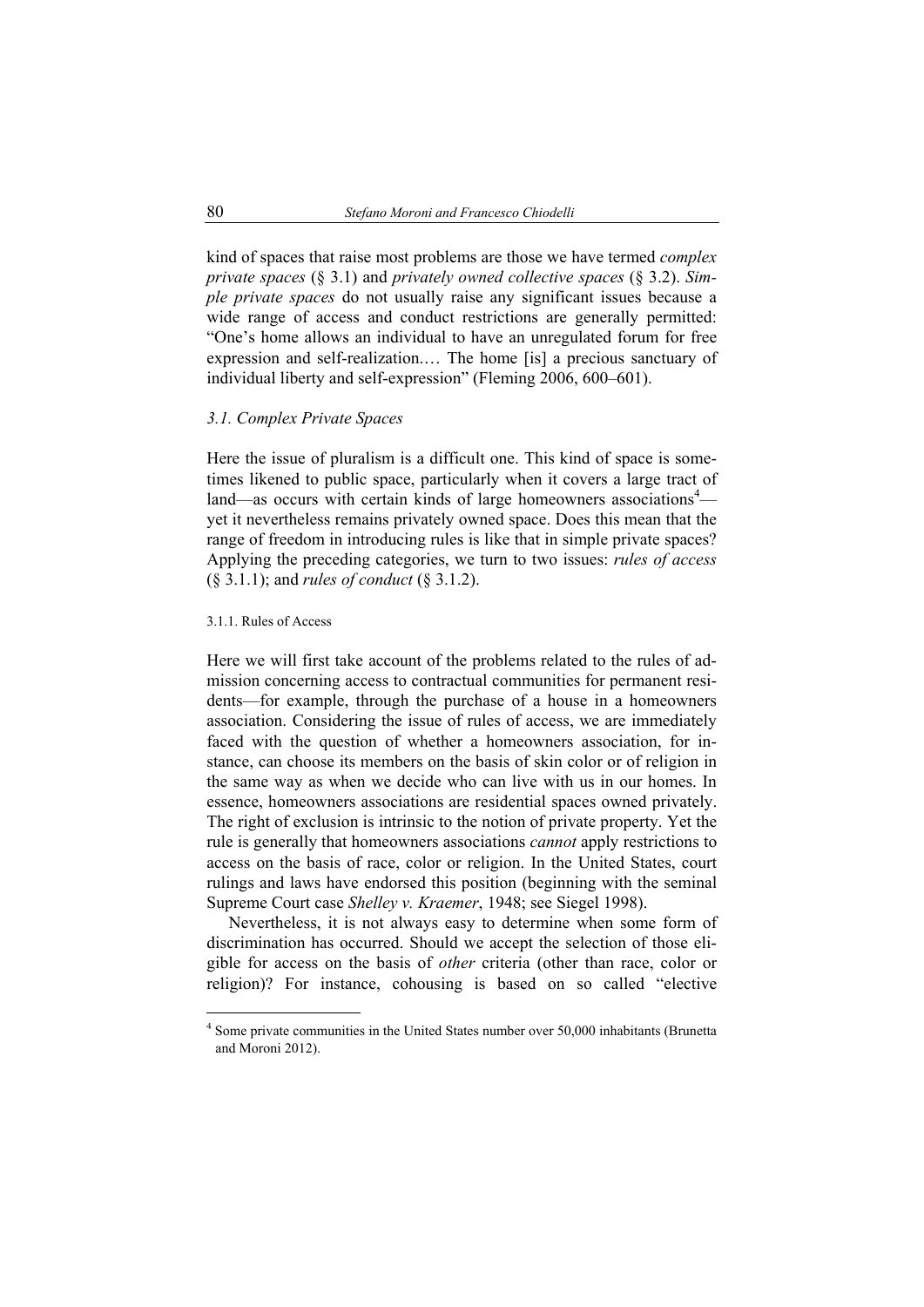neighbourliness,"<sup>5</sup> that is, on the basis of empathic affinities.<sup>6</sup> Similarly, retirement communities in the United States apply an age threshold for admission (a retirement community is a particular form of contractual residential community devised for elderly people<sup>7</sup>). These restrictions are of a different type: should they be allowed?

It should be pointed out that homeowners associations wishing to screen applicants on the basis of religion, skin color or race, can do so without explicitly stating their selection criteria in their community charter. Screening occurs indirectly in some instances: for example, on the basis of services existing in a given community (Strahilevitz  $2006$ ),  $8$  as in the case of the Ave Maria community in Florida founded for the purpose of establishing an all-Catholic residential community. Although the criteria were not explicitly stated, the place, organization and services were exclusively intended for radical Catholics (Reilly 2005). For example, Catholic symbols are displayed in many civic spaces, newsagents cannot sell pornographic literature, and the sale of contraceptives is banned throughout the township (Bollinger 2009).

Another element worth noting is that admission criteria are typical of many types of clubs and associations oriented to particular types of social groups (e.g., Boy Scouts, the Rotary Club, etc.). The admission criteria applied by many such clubs would be considered discriminatory if applied by a homeowners association. One example is provided by *Boy Scouts of America v. Dale* (2000) in which the US Supreme Court recognized the right of an association to choose its members on the basis of its values and its charter, appealing to the so-called "freedom of expressive association" for legitimacy.<sup>9</sup> The case in question involved the expulsion of an assistant scoutmaster due to his homosexuality. *Boy Scouts of America v. Dale*,

<sup>&</sup>lt;sup>5</sup> On cohousing, see Fenster 1999; Williams 2005; McCamant et al. 2011; Chiodelli and Baglione 2014.

 $^6$  Consider also what happens with residential cooperatives (Maldonado and Rose 1996).

 $7$  The access criteria vary from community to community—some have fixed-admission thresholds for both spouses, others for only one of the spouses, some ban children as permanent residents, etc. On retirement communities, see: McHugh et al. 2002; Lucas 2004; McHugh and Larson-Keagy 2005; McHugh 2007).

<sup>8</sup> In this respect, Strahilevitz (2006, 454) introduces the idea of *exclusionary club goods*. An exclusionary club good is "a collective good that is paid for by all members of a club, at least in part because willingness to pay for the good in question functions as an effective proxy for other desired membership characteristics."

<sup>&</sup>lt;sup>9</sup> According to the US Supreme Court, the freedom of expressive association is not limited to associations formed specifically to express a particular message or viewpoint. On the contrary, it is extended to any association simply engaged in expressive activity.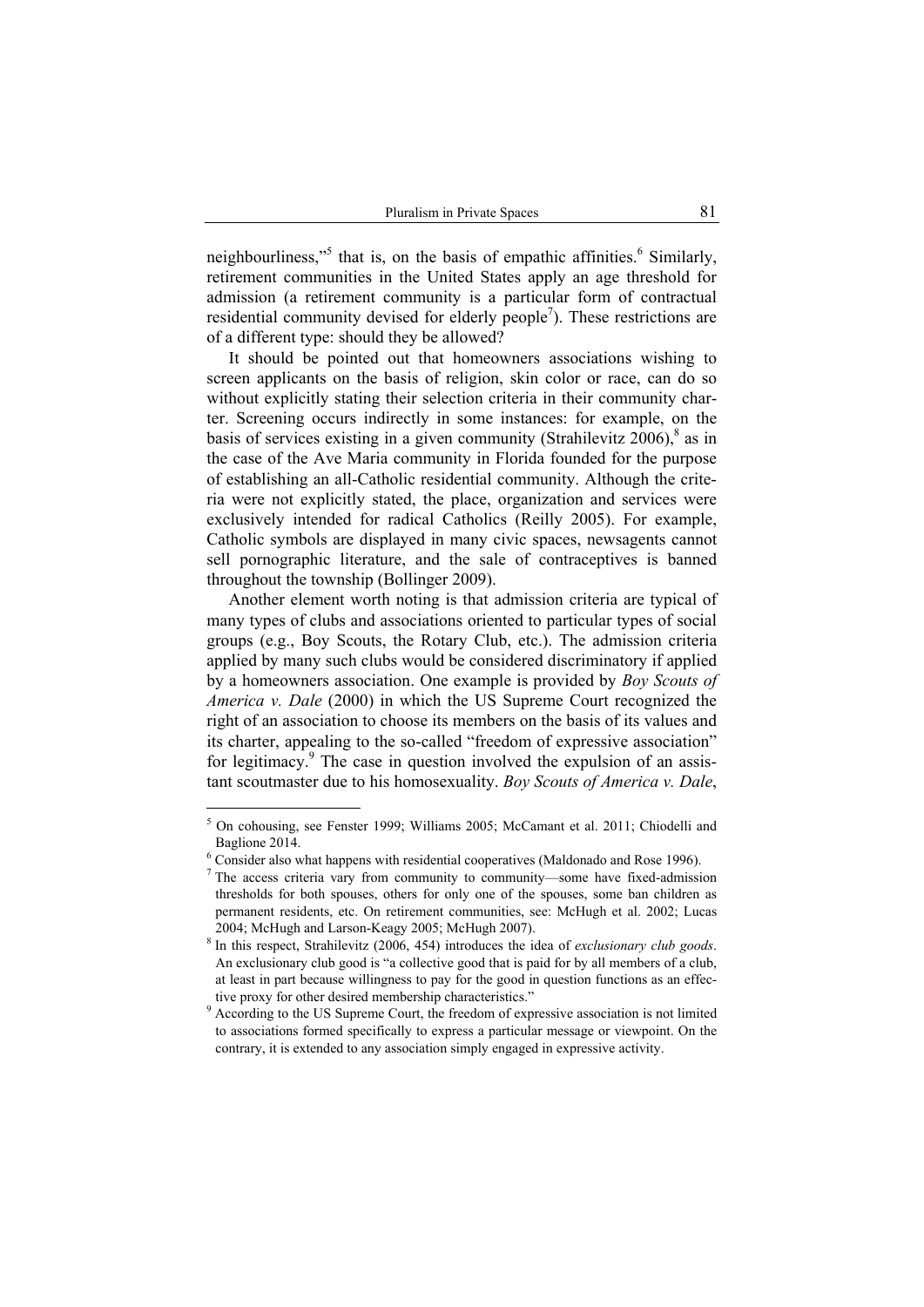shows how the right to associate for political expression "can require a right to exclude" (Rahe 2002, 546). In practice, this emerges as a sort of "right to discriminate."

Regardless of considerations concerning the content of the Supreme Court's ruling, one may ask in formal and logical terms: should such a "right to discriminate" be applicable by homeowners associations, too? Consider again the case of the Ave Maria community: it is easy to argue that its purpose too is to uphold certain specific (Catholic) values. The presence of an atheist or gay member would be contrary to the foundation's basic message. Does it follow, then, that the Ave Maria community—and others like it—should be allowed to choose their residents on the basis of religion or sexual preference?

As affirmed by Rubenfeld (2002, 1161),

the truth is that virtually every antidiscrimination law could be found to violate the "freedom of expressive association" just as the "liberty of contract" could be found to be transgressed by virtually every commercial and labor law. This is because antidiscrimination laws are nothing other than laws regulating association, and virtually every association engages in some form of expression, whether it be public or private.<sup>1</sup>

Thus far, we have pondered the question of the access of a fixed member of a residential contractual community. Problems somewhat similar also crop up in the case of occasional access for nonmembers. The question is whether a contractual community can decide on nonmember access in the same way as we decide who can or cannot enter our homes. Sometimes homeowners associations are considered different from single homes in this respect, for instance, as regards the free access of nonmembers to the community's streets. In other words, the problem is sometimes posited differently according to whether it involves a single dwelling (e.g., a detached house) or a number of dwellings united in a homeowners association. But how can we justify this difference?

3.1.2. Rules of Conduct

 $\overline{a}$ 

Other problems concern the rules of conduct introduced by a homeowners association, an issue that has provoked much controversy. Such guidelines involve the lifestyles and behavior of the community's residents. Upon the purchase of his/her unit, the new owner automatically becomes a member of the residential association. The problem of the legitimacy of imposed

<sup>&</sup>lt;sup>10</sup> On this topic, see also Rubenfeld 2000.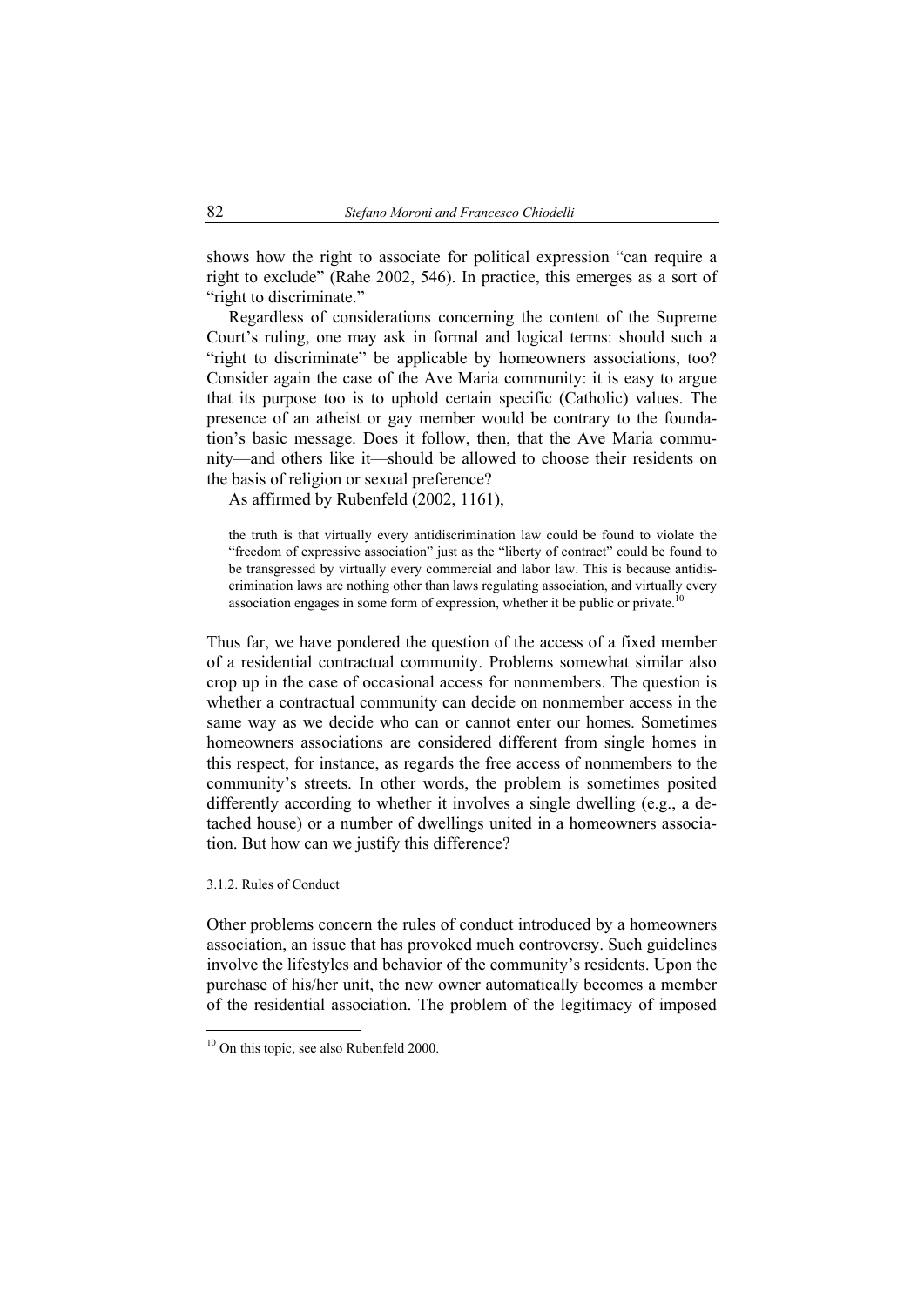rules varies according to whether such rules are explicitly included in the *declaration of covenants, conditions and restrictions* or in the regulations imposed by the board of the residential association.

*Restrictions contained in the declaration: scope and limits of the original contract*. From a purely "contractual/consent" point of view the question is fairly simple. The contract that entails the acceptance of the *declaration* is voluntarily signed by the owners, and accordingly the restrictions contained therein are largely legitimate even if they curtail certain individual rights such as free speech. As Ellickson (1982, 1528) observes, the original membership in a homeowners association is more voluntary than the original membership in a city; therefore, an association's (private) constitutive contract should be allowed to include certain substantive restrictions usually not allowed in a city charter.<sup>11</sup> Inasmuch as it is an explicit contract, knowingly and voluntarily entered upon, one can reasonably hold that the *declaration* must be honored by all residents and actually the US courts tend to ensure that the obligations contained in the *declaration* are respected.

This position has, however, come under fire. A first kind of criticism which we might say has an "internal" nature—highlights that some circumstances might challenge the cogency and legitimacy of the obligations contained in the *declaration*; for example: first, a lack of completely consensual consent (the purchaser may not have entirely understood the organizational aspects of the residential association); second, a lack of good faith (the vendor may have deliberately withheld information); third, a lack of real alternatives (in certain areas, houses may have only been available in homeowners associations) (Frug 1982; Alexander 1988, 1989, 1999; Brower 1992; Fleming 2006).

Another kind of criticism—which we might call "external"—indicates that not all the obligations contained in the *declaration* are to be considered absolute: in the bargaining process, real estate vendors and purchasers, landlords and tenants, "have the right to demand various things from each other; however, the framework of a free and democratic society requires some demands to be taken off the table. Some demands are out of line" (Singer

<sup>&</sup>lt;sup>11</sup> Referring to the United States, Ellickson (1982, 1528) presents this example: "If a group of orthodox Jews set up a condominium and stipulated by original covenant that males were required to wear yarmulkes in common areas on holy days, a court should enforce that original covenant in deference to the unanimous wishes of the original members. An identical 'public' regulation would, of course, violate the first amendment's ban on establishment of religion, and perhaps a number of other constitutional guarantees."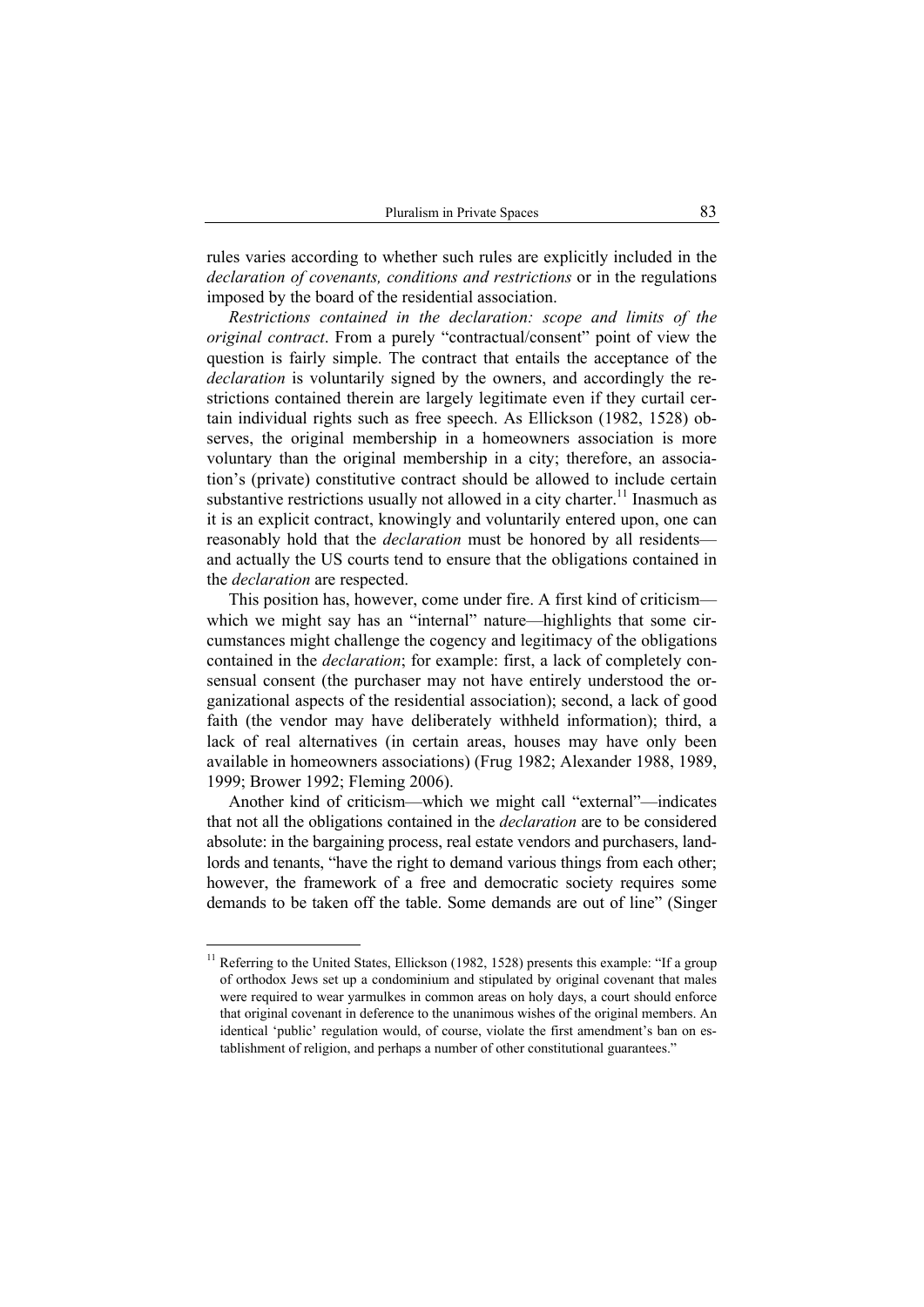2008, 153–54). Instead of assuming that all rules limit freedom, we should recognize that contracts must be subject to regulations that set minimum standards: "Law shapes social relations, and to avoid unjust and oppressive power relationships, it must rule certain kinds of contractual arrangements as out of bounds" (ibid., 156). For instance, in the United States, the Freedom to Display the American Flag Act (2005) forbade contractual communities from banning the display of the American flag.

While all these criticisms are relevant (and might suggest the possibility of certain limits on contractual freedom, or, at any event, some margin for the judicial revision of contracts), they do not cancel the fact that the very existence of a unanimous contract is an ineliminable difference between cities and homeowners associations. Cities have involuntary members when they are first formed—members who did not sign any kind of contract; by contrast, membership in a residential contractual community derives from a signed contract (Ellickson 1982; Foldvary 1994; Epstein 1997). This factor inevitably leads to certain differences.

*Restrictions made by the board of the homeowners association: scope and limits of majoritarian procedures.* Further problems arise regarding decisions later made by the homeowners association's board, that is, the elective management body. Owners are under an obligation to abide by the decisions made by the board since the purchase agreement includes membership in the residential association and the obligation to respect the board's decisions. In this respect, the homeowners association functions like a private government. All the owners are part of it and may stand for election to the board. The board decides, for example, on the use of collective spaces, on certain activities conducted in private spaces, and on the buildings' architectural features.

According to some authors, this does not mean that *every* decision of the board is automatically legitimate. The right to a majority decision must be safeguarded, as presupposed by the existence of the contractual community's self-governance. However, some authors deem it reasonable to envisage certain forms of protection for owners who find themselves in the minority opposed to the board's decisions. As Sterk (1997, 341) observes: In every situation in which majority rule is the main procedure for decision making, societies have introduced specific legal constraints to protect minorities; it would be surprising if homeowners associations, which are a case of residential private government, were the only exception. Some scholars believe that this precaution has today become more necessary in light of greater discretional powers given to boards (French 1992)—owing to the fact that the norms laid down in the *declaration* are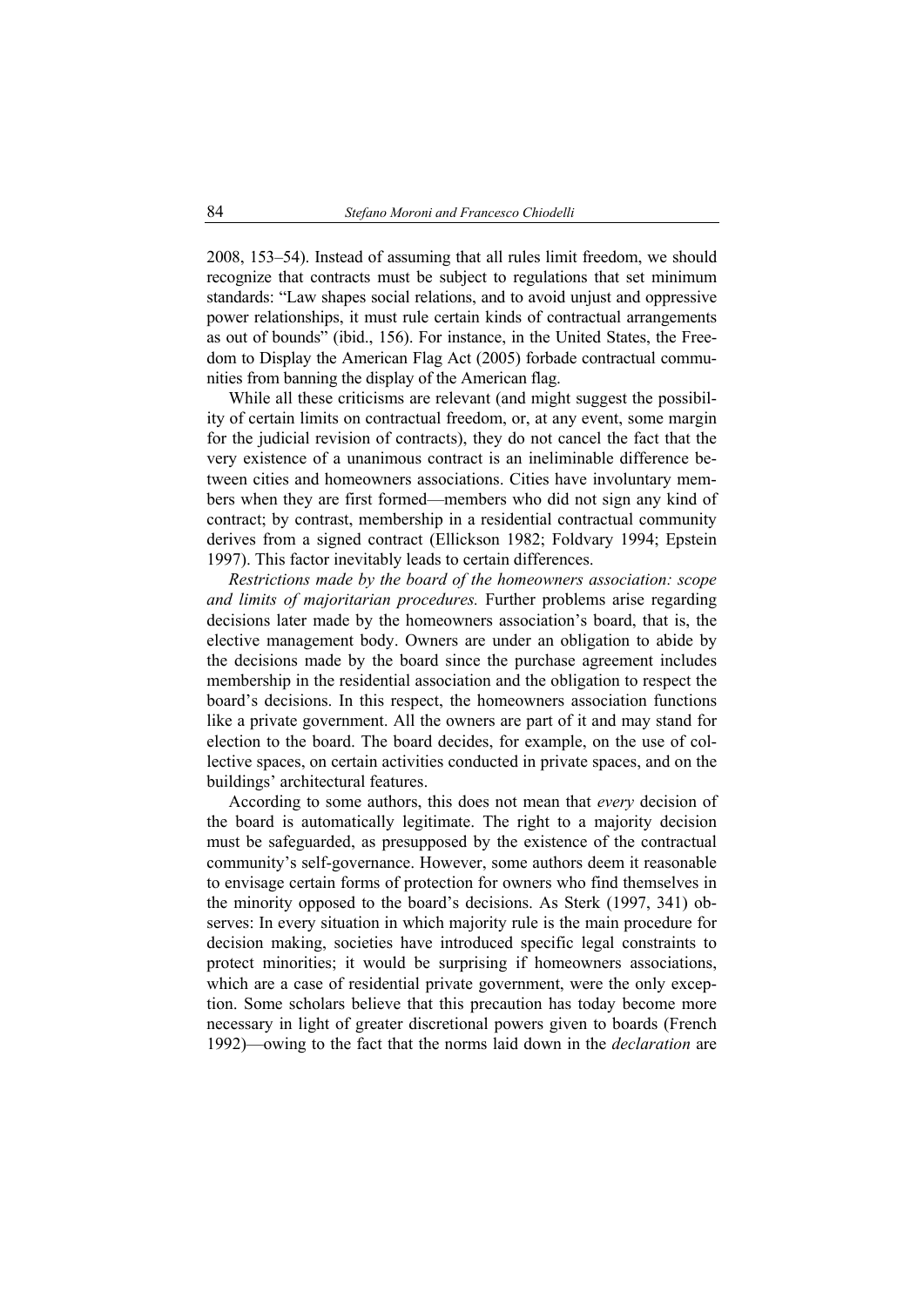unlikely to encompass all the complex situations that may arise in the course of a contractual community's existence (Sterk 1997).

Complex issues emerge particularly when the situation involves certain basic rights—which in some countries, such as the United States, are recognized as constitutional rights—that are held to ensure pluralism. Take the display of political signs (billboards, etc.) on private property, for instance, on the front lawn of a freestanding house. Can, in these cases, the contractual community boards forbid such displays (as they have occasionally done)? (Fleming 2006).

Some writers maintain that restrictions on the board's power are justified by a peculiarity of homeowners associations. One mechanism in favor of disgruntled minorities within the community is the "exit" option: whoever does not accept the decisions taken and the rules imposed may leave the association. Alas, the cost of leaving the homeowners association is very high. Quitting a homeowners association is not like leaving a chess club. The economic costs are steep (given that for many a home is one of their most significant investments), but so are the functional and emotional ones. As Alexander writes: in certain cases

it is insufficient merely to provide a legal permission to exit. For exit from a group might be very costly. One might have to forfeit property. One might have to move. One might need to acquire information about available alternatives to one's current way of life, and what sacrifices one would have to make to choose them. (If, for example, all land belonged to gated communities of different flavors, exiting one would require joining another). (2002, 627–28; see also Sterk 1997)

In the end, both at the level of the *declaration* and at the level of the boards' decision, the cited problems allude to an issue of greater scope: can certain fundamental (constitutional) rights like freedom of speech be upheld within a homeowners association? Certain fundamental, constitutional rights obtain—for instance, in the United States—for public spaces and for public activities. An extension of this principle both totally and unconditionally to every kind of activity and space, in particular the private ones, seems neither feasible nor advisable.<sup>12</sup> Such an extension would effectively annul the

 $12$  In the United States over the last few decades many court rulings have covered this issue (Kennedy 1995; Rishikof and Wohl 1996; Siegel 1998; Chadderdon 2006; Bollinger 2009). In some specific cases, certain (constitutional) rights were extended to residential contractual communities. This happened when the Supreme Court introduced the "functional equivalence" principle, or recognized the existence of a "symbiotic relation" (a sufficiently close nexus between public authorities and private activities). In the former case (see *Marsh v. Alabama*, 1946) a private residential place—namely, the company town of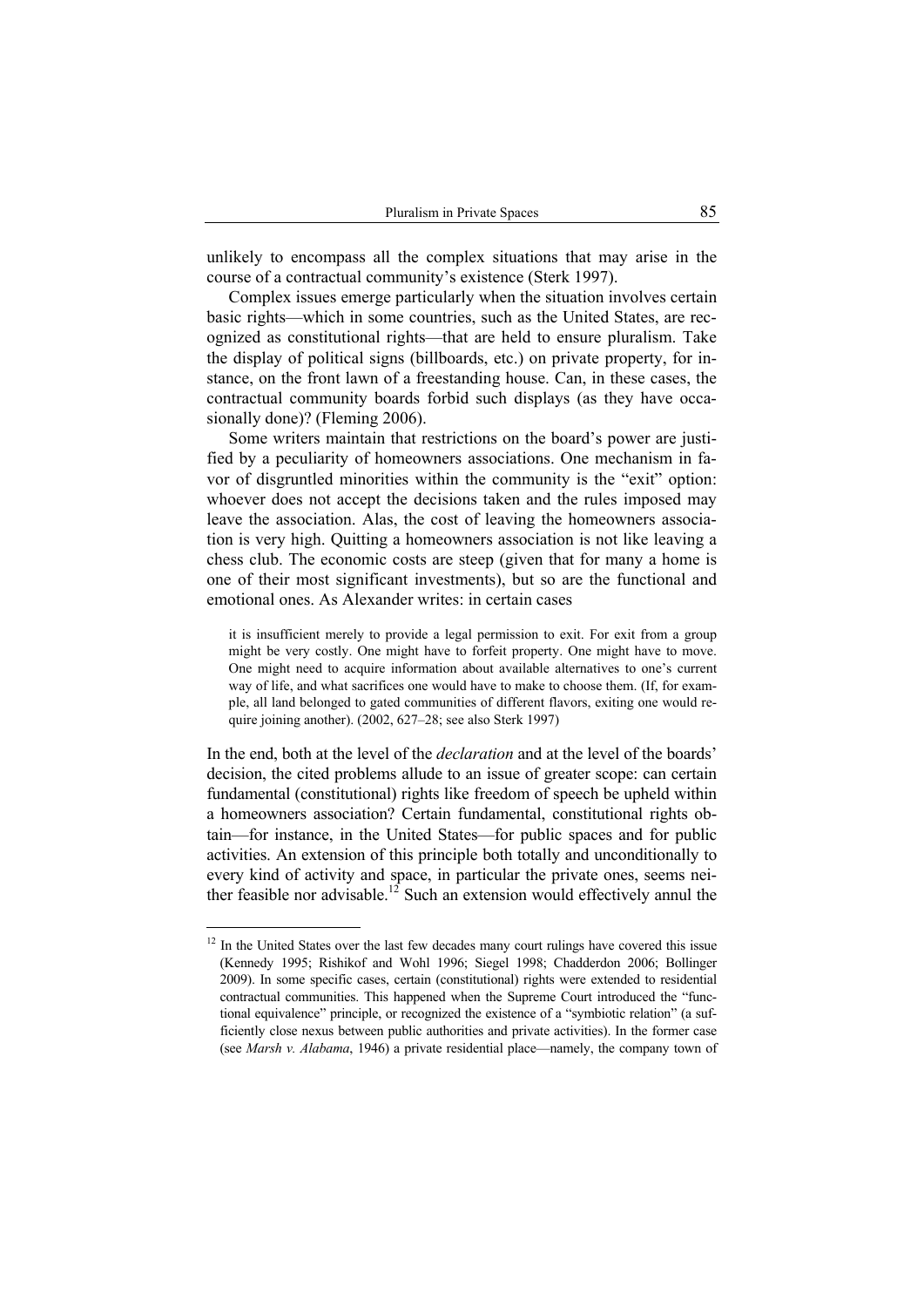distinction between public and private actors (Epstein 1997; Rahe 2002). At the same time, however, certain rights (e.g., freedom to express one's political or religious views) seem so crucial as to require safeguarding even within homeowners associations (Fleming 2006).

#### *3.2. Privately Owned Collective Spaces*

Another difficult case is raised by privately owned collective spaces which, although privately owned, nevertheless provide an acknowledged service to many people. Here too we divide our discussion into *rules of access* (§ 3.2.1) and *rules of conduct* (§ 3.2.2). We focus particularly on shopping malls, because here certain problems arise in the most manifest and disruptive way.<sup>13</sup>

#### 3.2.1. Rules of Access

 $\overline{a}$ 

A first question concerns control over the individual lease agreements within the mall (Staeheli and Mitchell 2006). The first type of access under supervision therefore concerns the kind of functions or institutions that

2007; for more on this, see Franzese and Siegel 2008).<br><sup>13</sup> Similar problems arise for private university campuses and office complexes.

Chickasaw, Alabama, owned and operated by the Gulf Shipbuilding Corporation—was declared equivalent to a public municipality; the right of free expression was upheld there, too. (The case originated when Grace Marsh was convicted of criminal trespass for distributing religious literature on the street of Chickasaw.) In the latter case (see *Burton v. Wilmington Parking Authority*, 1961) it was decided to extend (constitutional) rights also to those private activities whose function depended on direct involvement of the public authorities. (The case arose when an African American patron was excluded from a restaurant on the basis of race. The crucial point of the Supreme Court's decision was that the restaurant leased the premises from an agency of the state, the Wilmington Parking Authority). For the symbiotic relationship theory, see also *Jackson v. Metropolitan Edison Co*., 1974. For some scholars, these two cases should not be extended to residential contractual communities in general, and are instead (rare) exceptions (see Fleming 2006; Bollinger 2009). As regards *Marsh*, the Supreme Court stated that Chickasaw possessed all the characteristics of an American town: "[T]his language set the bar very high for courts to find that a private entity assumed all ... of the traditional public functions in a given locality to merit a finding of state action" (Fleming 2006, 590). Only very few (large) homeowners associations possess *all* the characteristics of a traditional town. And as regards *Burton*, the problem is that there are many cases (e.g., homeowners associations) where there is no direct involvement or partnership with public actors. (Subsequently, these issues were dealt with by the upper courts of the individual states in the United States and generated a great deal of debate: see, for example, the decision of the New Jersey Supreme Court in *Committee for a Better Twin Rivers v. Twin Rivers Homeowners' Association*,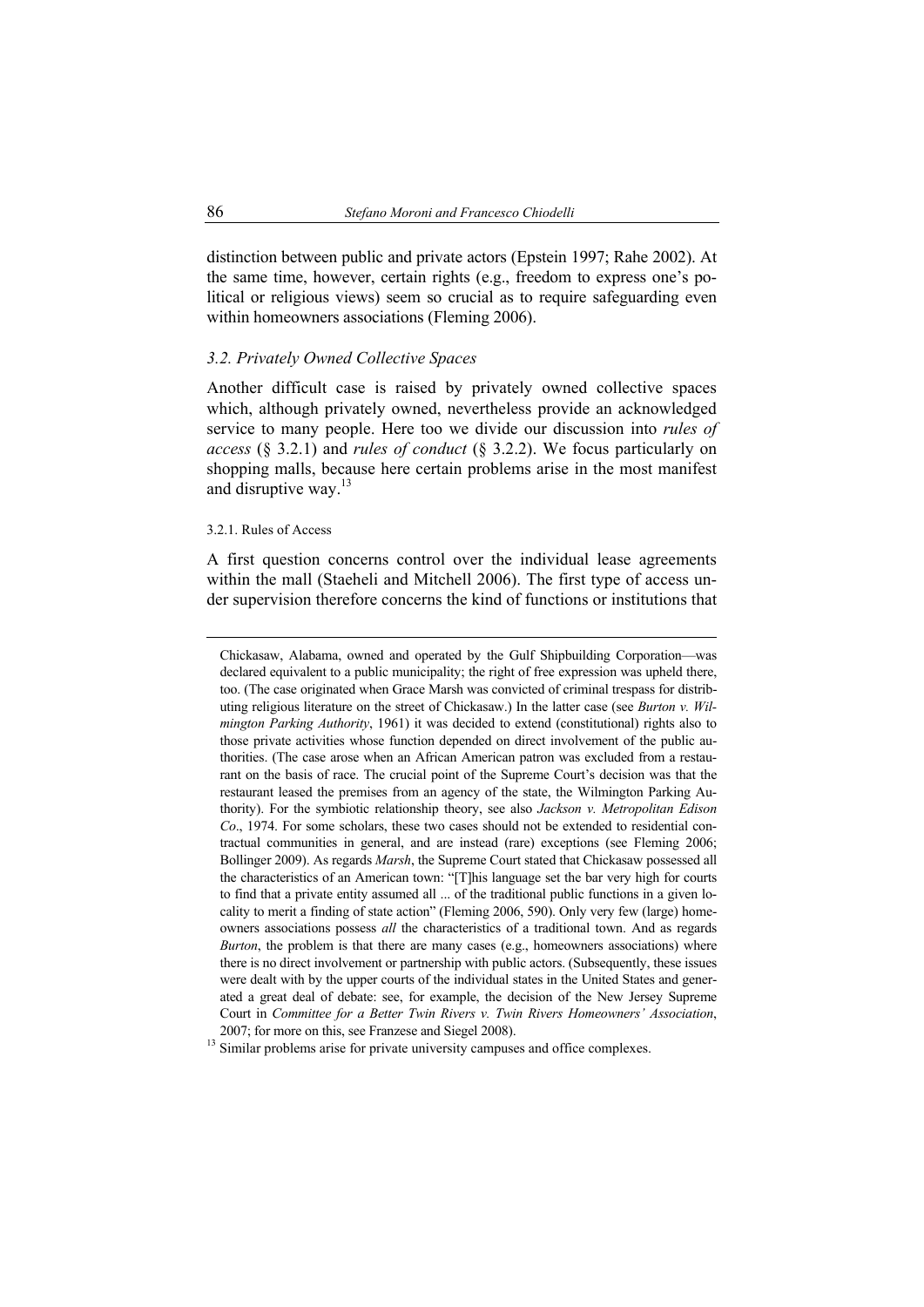are accorded access: in a word, malls select their tenants. But this issue is less problematic from our perspective, so we focus on the more complex set of problems regarding the limitations on patrons accessing the mall (the users and consumers).

Shopping malls and similar places usually apply no explicit restrictions of access to specific categories of the public.<sup>14</sup> In some cases (such as in the United States), however, restrictions have been established. According to Staeheli and Mitchell (2006, 986), shopping centers try to limit access in order to attract a specific kind of public, namely a consuming public; in this sense, the spaces of the mall are cleansed of those individuals whom the "legitimate" public finds worrying or offensive. And they observe: Mall owners usually argue that they have the right to exclude certain individuals from their shopping centers. They refer to the fact that the mall is private property and claim that forcing them to allow everyone to enter would be a "tacking" of their rights (ibid., 985).

Should a collective private place impose any form of restriction to access on the basis of race, color, or religion, it would likely find itself facing opposition for discrimination. Nevertheless, in other cases, it is not easy to draw a clear line between acceptable and inacceptable discrimination. Is it acceptable, for instance, to bar someone from a shopping center according to how he/she is dressed? (Banning according to dress is common in most discotheques, which, like shopping malls, are private spaces for collective use which draw large numbers of people for consumption and socialization.) Is it correct to bar certain categories of people from shopping centers because they "disturb" the shopping "atmosphere," for example, beggars? And what about the limits sometimes imposed on the ways and times that teenagers and young people can enter the mall (Freeman 1998)?

In conclusion, the problem here concerns the basic criteria for establishing which types of access can legitimately be restricted, and the reasoning that governs whether there should be distinctions between spaces of the same type (say, between a shopping mall, a discotheque, or a restaurant).

<sup>&</sup>lt;sup>14</sup> Some commentators assert that exclusionary measures are mainly indirect and psychological (e.g., placement of malls in areas that can be accessed only by car, or the presence of private uniformed guards). See, for example, Goss 1993.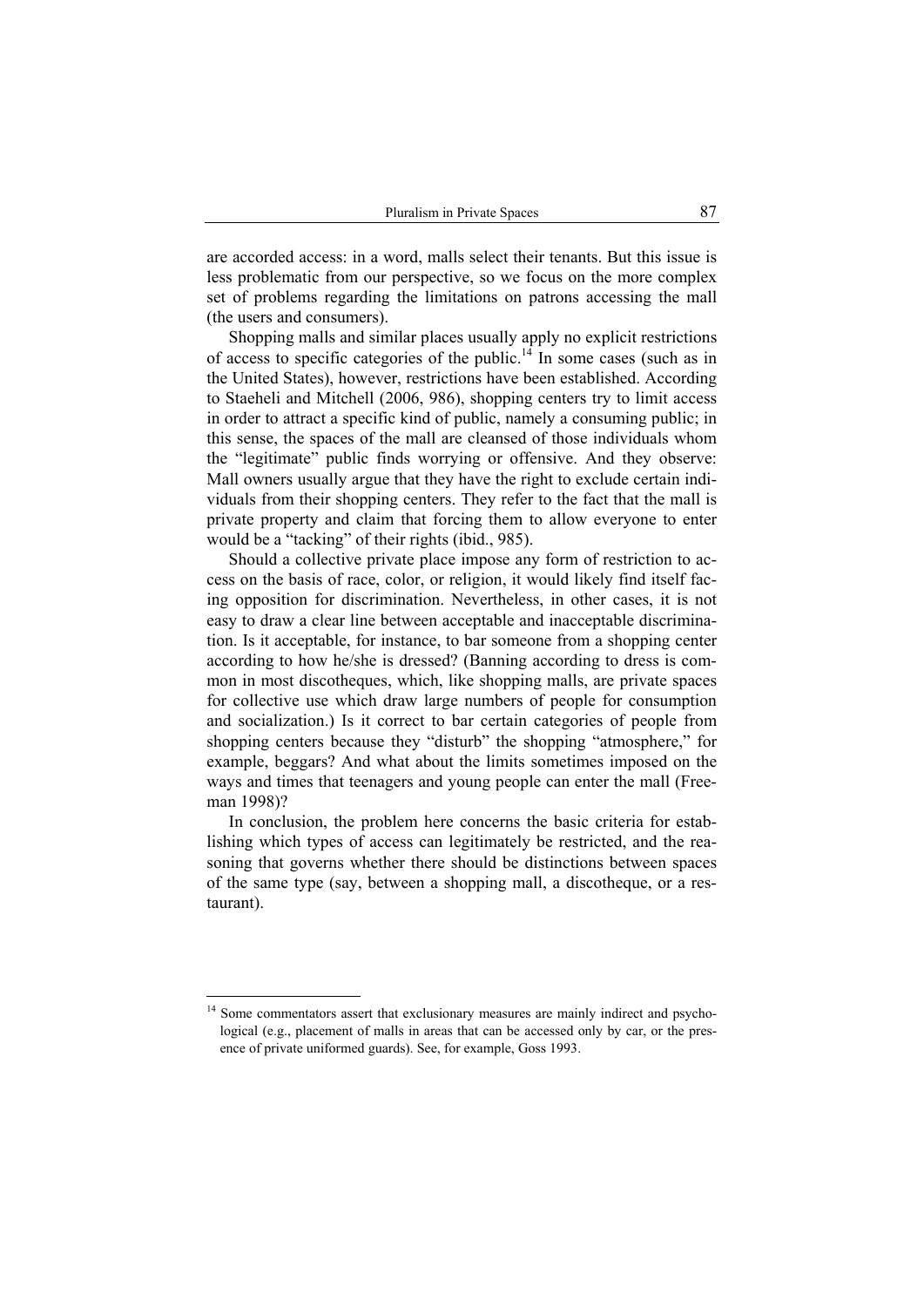#### 3.2.2. Rules of Conduct

Problems similar to those concerning access restriction attach to attempts to control conduct.15 In particular, problems arise about freely expressing opinions in a shopping center or organizing an assembly, distributing political leaflets, seeking signatures for a petition, etc. Some of these activities are usually not allowed in malls. Mall owners rely on the status of the shopping center as private property to limit assembly and speech (Staeheli and Mitchell 2006, 988). The regulation of behaviors in the mall is justified on the basis of a responsibility of individuals in shopping centers not to disrupt other members of the public who are there for consumption (ibid., 987).

The issue is not trivial. For instance, in the United States the issue has been at stake for several decades (McPheron 1996; Sisk 2007; Weinberg 2009). The US Supreme Court has intervened on several rulings. Generally speaking, the Court recognized that there is no automatic constitutional right to free speech in a shopping mall (Sack 2005). As a result, malls may regulate the manners and times of political activities. Usually the only political events tolerated are those not interfering with the businesses in the mall. Such political activities are subject to regulation (such as confinement to specific areas).

It is interesting to note how the US Supreme Court (in *Amalgamated Food v. Logan Valley Plaza*, 1968) initially extended the right to free speech to malls on the basis of the concept of "functional equivalence" (originally formulated in 1946 in the *Marsh v. Alabama* case regarding a residential contractual community: see again, note 12). The Court found that shopping malls had become the "equivalents" of city centers, and that, given their role in the social life of the community, free speech had to be safeguarded in such places (Askin 1998).

It is obvious that shopping malls have become increasingly important focal points of social aggregation and socialization for ever larger swathes of the population (Crawford 1992; Perlette and Cowen 2011). However, shopping malls are *not* simply city centers: they remain privately owned spaces.16 Not surprisingly, successive suits (e.g., *Lloyd v. Tanner*, 1972)

<sup>&</sup>lt;sup>15</sup> Here we will focus on the rules that categorically prohibit (or oblige) certain forms of behavior, and not on the advice or recommendations that often appear, for example, in

malls on signs and notices displayed on the premises (for this, see Williamson 2002).<br><sup>16</sup> As Sisk (2007, 1190) writes: "Saying that a private shopping center constructed and operated for commercial profit on privately-owned property is the equivalent of a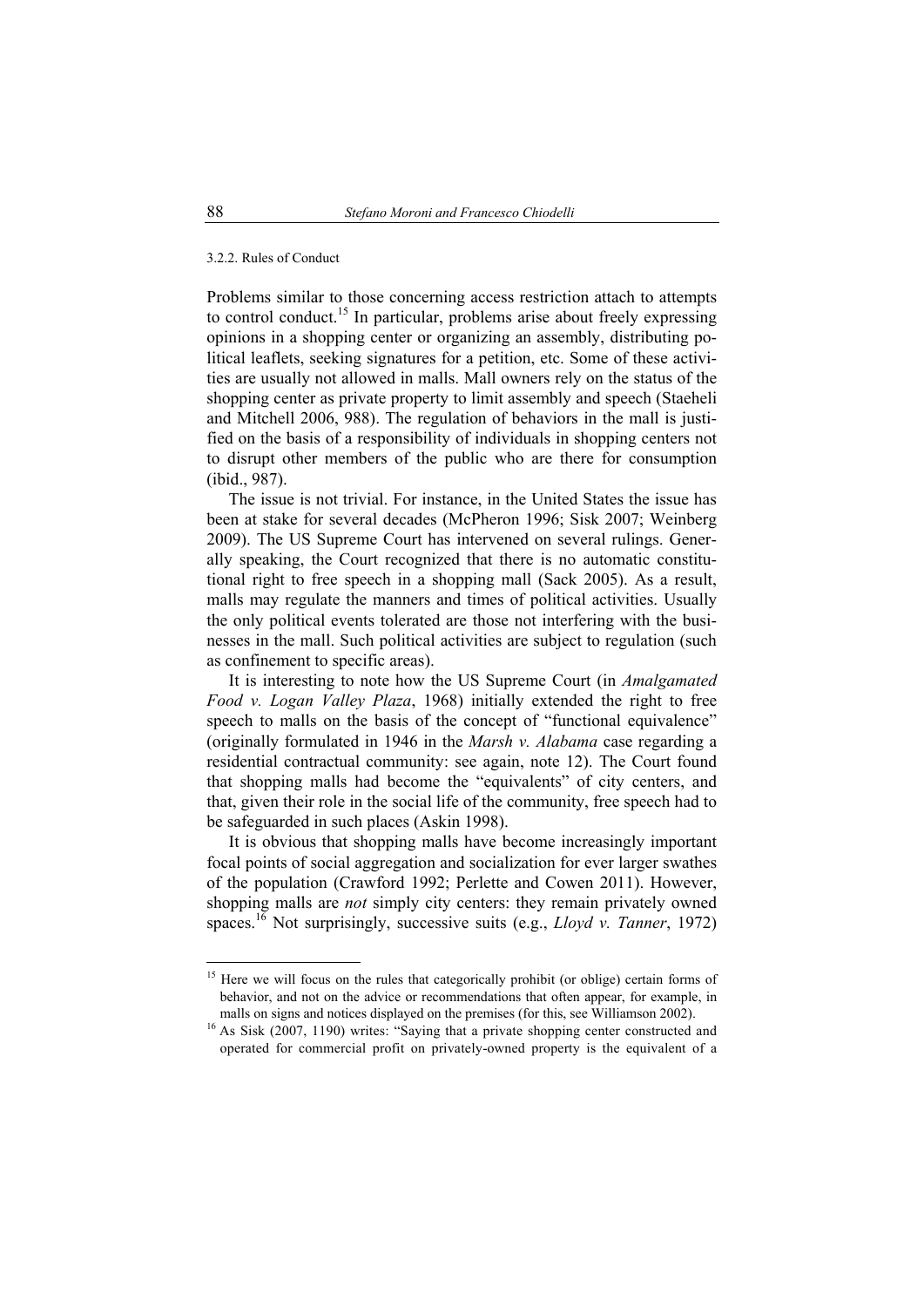challenged the use of the concept of "functional equivalence" in the case of shopping malls. In *Hudgens v. NLRB* (1976) the Supreme Court confirmed that *Amalgamated Food v. Logan Valley Plaza* had been overruled.17

The general issue regarding the use of private spaces for collective activities is as follows: to what extent can its right to govern use of a private space be removed from the owner without undermining the very concept of ownership? In the case of shopping centers, there is another more specific question: is it legitimate that sui generis rules be applied to malls that differ from those applied to other types of collective private spaces? It is generally accepted that in ordinary shops, bars and cinemas, certain activities (e.g., political activities) may be limited. So, are there sufficient grounds to distinguish these from malls, simply because they have become central places of social life of much of the public?

#### **4. Conclusion: Two Perspectives**

 $\overline{a}$ 

Although pluralism in cities is undeniably desirable (Sennett 1992; Florida 2005 and 2007), it is not always clear how it can be promoted. This holds in particular for private spaces, where it frequently conflicts with other values, particularly contractual freedom and the right of exclusion implicit in the concept of private property. Basically, two possible ethical

public commons or town square does not make it so." The fundamental difference is this: "the downtown main street, the town square, the municipal plaza, the public commons, etc. *are* public properties, owned by the government, paid for by the taxpayers, maintained by government employees, and formally dedicated by the community to public use." On the contrary, "the private shopping center is *none* of these things… The … shopping mall is operated by a private landowner engaged in commercial enterprise and dependent upon the patronage of costumers for its economic survival." Moreover, "private shopping centers do not exercise quintessentially sovereign powers, that is, they do not assume governmental authority over others" (ibid., 1192). And he concludes: "When we look beyond purported similarities in appearance between a shopping center and a town square to the most pertinent question of exercise of powers by a private landowner versus those of a municipality, the incomparability of the two becomes plain" (ibid., 1192).<br>The individual states are entitled to impose more rigid legislation in this matter (see the

US Supreme Court decision in *Pruneyard Shopping Center et al. v. Robins et al.*, 1980). The New Jersey Supreme Court, for instance, gave individuals the right to exercise free expression in large shopping centers, subject to reasonable conditions set by the shopping centers (*Coalition Against War in the Middle East v. J.M.B. Reality Corp*., 1994).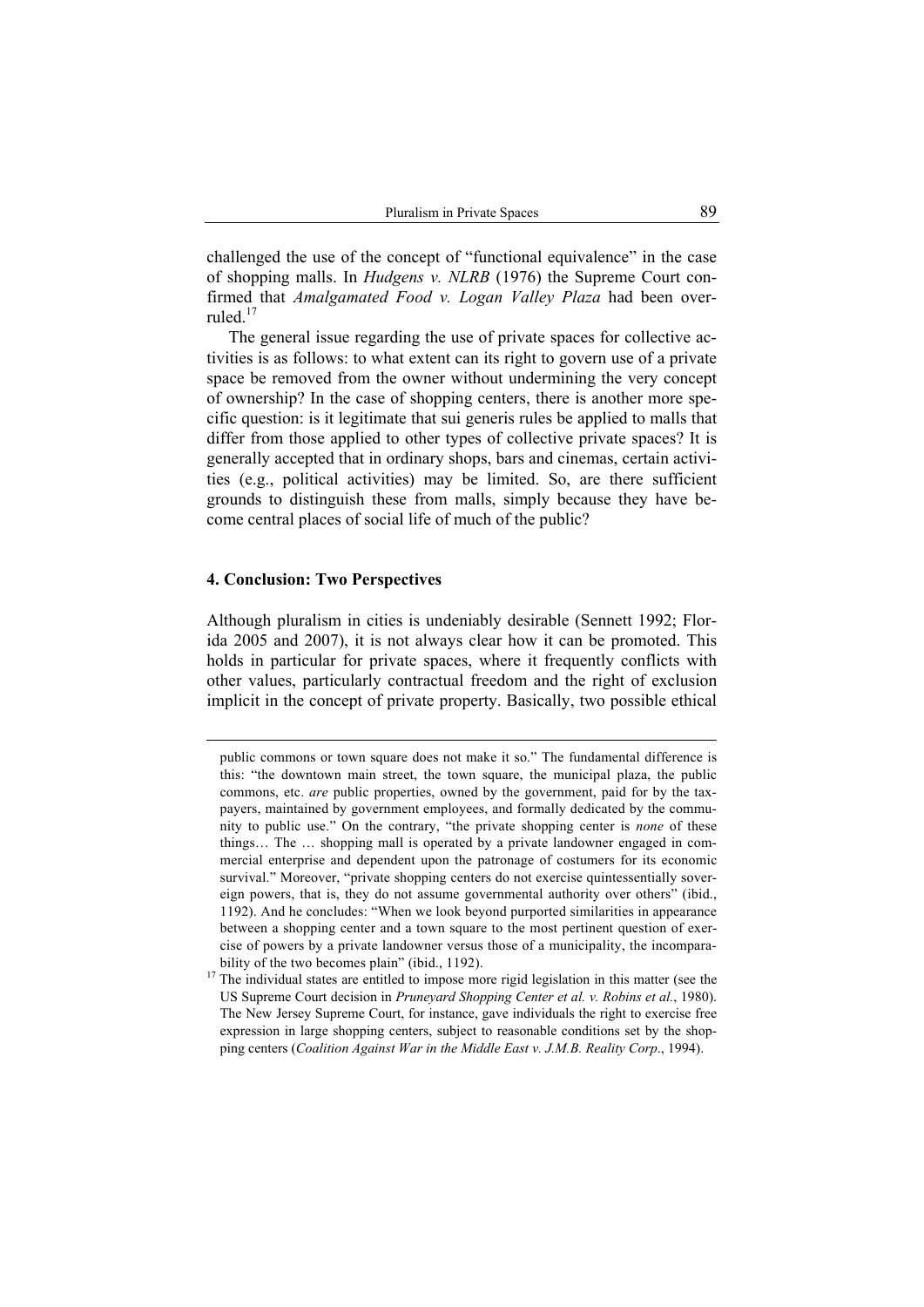perspectives are available.18 Here we consider two viewpoints that are versions of "liberalism" in the wider sense that recognize the centrality of the individual and the necessity of clearly identifying and delimiting the state's role and powers. (Obviously, outside of a liberal-democratic perspective many of the aforementioned problems can perhaps be resolved, but this occurs simply because many value conflicts at the core of our analysis go unnoticed.) The first perspective is an extreme version of "liberalism as neutrality"  $(\S 4.1)$  and the second one a particular form of "liberalism as pluralism" (§ 4.2).

#### *4.1. First Perspective: Priority to Certain Forms of Freedom*

If we assume that certain forms of freedom (in particular, contractual freedom and the right to exclude others from private property) are intrinsic and basic values, it is undesirable to limit them even when doing so would foster greater pluralism in certain (private) spaces.<sup>19</sup>

In this case, the right to exclude others is recognized as a fundamental aspect of property rights. It is the most important stick in the bundle of property rights.<sup>20</sup> Note that this position does not deny the value of pluralism as such, but simply assigns it second place after certain individual freedoms. This is the standpoint adopted by libertarians, for example. Libertarianism accepts in a radical way the notion of state "neutrality" toward conceptions of the good life. In this case the state is something like a minimal, neutral umbrella for different persons and incommensurable lifestyles. As Robert Nozick writes (1974, 312), the libertarian state is *a framework for utopias*, a place where individuals are free to voluntarily join together to realize their substantive idea of the good life, but where no one can impose his own utopian ideal.

<sup>18</sup> It is important to underscore that these perspectives are *ethical*, not simply *legal* or *juridical*. While the latter point of view assumes certain constitutional principles and looks for the best interpretation or implementation of them, the former puts under scrutiny even (specific) constitutional values.<br><sup>19</sup> "The logic of contract and exchange should not be suppressed or deflected by any claim

of freedom of speech" (Epstein 1997, 52).<br><sup>20</sup> "Indeed, it is difficult to conceive of any property as private if the right to exclude is

rejected" (Epstein 1997, 22). "The institution of ownership gives people the right to exclude, not because they will invariably exercise it, but so that they can select those individuals to whom they will extend permission to enter their property. The right to exclude is good against the world, and permission then isolates those individuals who are entitled to use the property subject to whatever terms and conditions the owner chooses to impose" (ibid., 36). See also Rahe 2002.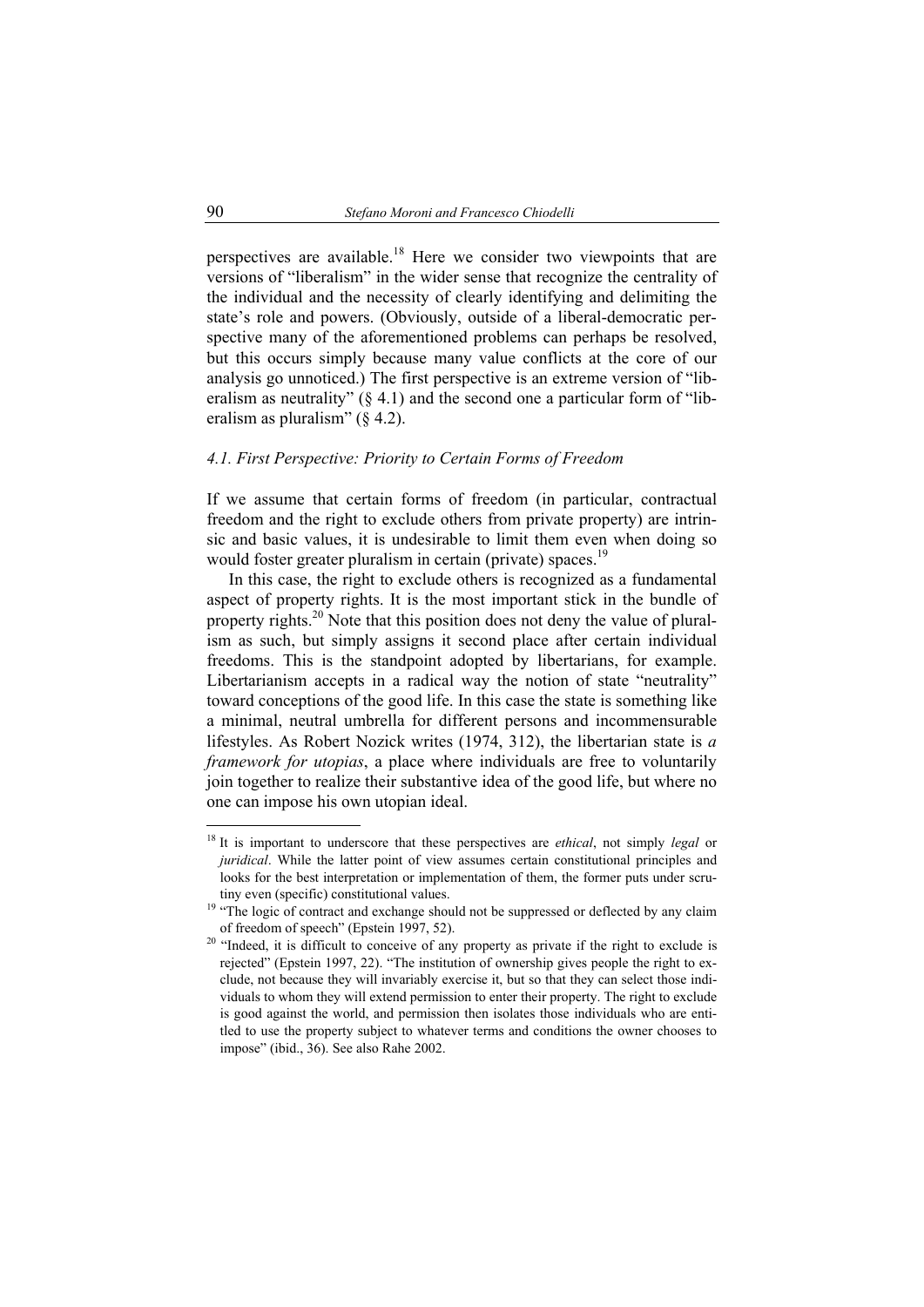From this perspective no particular problems arise regarding the different cases (e.g., individual vs. groups of houses joined in association; expressive associations vs. nonexpressive associations; residential complexes vs. commercial complexes; shopping malls vs. other types of private spaces). Contractual freedom and right of exclusion are always preeminent, *making all cases identical*—or at least ethically indistinguishable from this viewpoint.

This perspective is not without its problems. As Alexander (2002, 627) writes, liberalism as neutrality can be consistent with "everyone's living very illiberal lives" for individuals might choose communities in which association, speech, religion, etc., are regimented. As regards homeowners associations, consider also the paradox suggested by Brower (1992, 219): The autonomy of some individuals entails joining other like-minded individuals in homogeneous associations and these associations must suppress the individualism of its members to defend the particular nature of the association itself.

#### *4.2. Second Perspective: The Priority of Pluralism*

If, on the other hand, pluralism is considered to be an intrinsic and basic value, then it is possible to limit certain types of rights—especially contractual freedom and the right of exclusion from private property—in order to safeguard it. One might also see this position as defending the idea that the individual right to free speech and other similar rights have priority over contractual freedom and the right of exclusion implicit in the idea of private property. The point here is that "more speech is better" (Chemerinsky 1998). In this case, "the attempt to muddy the distinction … between the public sphere and private property essentially means curtailing rights to private property in favor of other rights such as free speech" (Rahe 2002, 527).

Note that this case does not necessarily deny the importance of freedom of contract and of private property. Rather, their value would no longer be seen as primary and absolute. This type of position is adopted, for instance, by those who defend the idea of tolerance (not as "neutrality" but) as "respect" or "recognition" (Galeotti 2002). It is generally in line with the perspective of "liberalism as cosmopolitism" (Waldron 1992) in which the liberal values pluralism, diversity and openness. In other words, this conception of liberalism admits to being itself a vision of the good, a specific way of life. On this view, a liberal society is one that provides its members with a large menu of ways of life from which to choose, and therefore has within it a plurality of thoughts, ideas, religions, associations, etc. (Alexander 2002, 630).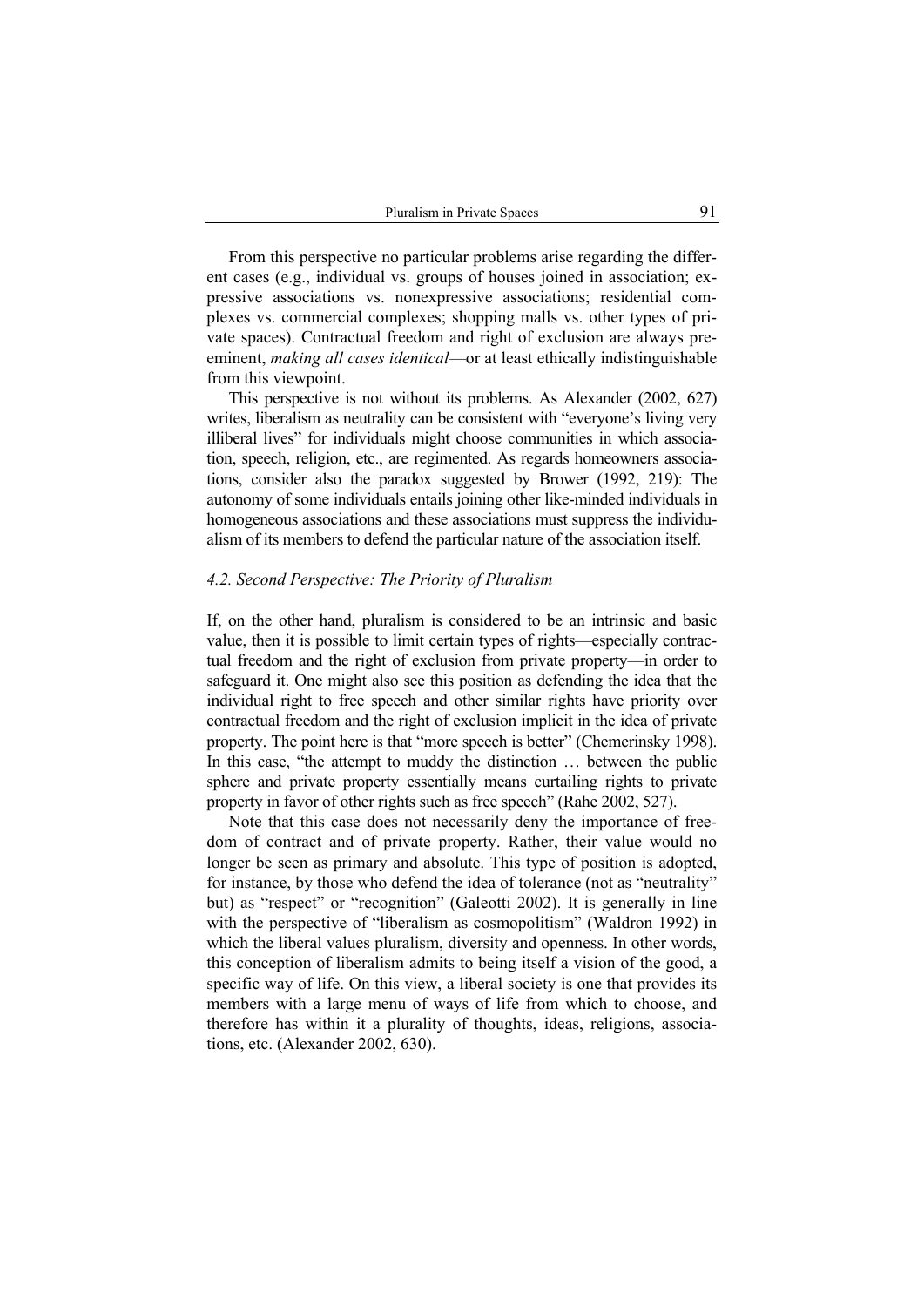In this second case—in the attempt to control and partially limit freedom of contract and private property with the aim of fostering free speech and pluralism—various additional problems arise. $^{21}$  First, do we need to distinguish between a single house and a housing complex forming a residential contractual community? And should we treat them in a different way, introducing antidiscriminatory rules only for the latter, for example? And if so, how can this be done? The suggestion of a different *scale* or *size* seems somewhat lame as a criterion with which to work.<sup>22</sup> Second, should we make a distinction between "expressive associations" on the one hand, such as the Rotary Club, the Boy Scouts, etc., and "residential associations" on the other, such as various kinds of homeowners associations? And here again, should we treat them in different ways, with antidiscrimination rules only in the latter, while allowing discriminatory choices to remain in the former? Here too it is no easy matter to find a valid way to distinguish the two cases. Third, should we make a distinction between spaces devoted to a specific function such as homes, and spaces devoted to other functions such as shopping malls? If so, do we treat them differently in terms of antidiscrimination laws? Further, should we differentiate between collective private spaces, such as between a discotheque and a shopping mall? Should we apply different antidiscrimination rules here as well? Again it is hard to find a good way to distinguish different cases.

That said, just because it is not easy to establish such distinguishing criteria does not mean it is impossible, though the entire question is more complex than it is generally considered to be.

In conclusion, the purpose of this essay is not to take either of the directions mentioned or to propose a middle path<sup>23</sup> or a third alternative.<sup>24</sup>

<sup>&</sup>lt;sup>21</sup> If pluralism were the only value in question, the issue would be simpler, but if other albeit secondary values come into play then the problem arises of identifying distinct

cases among them.<br><sup>22</sup> As Epstein (1997, 51) writes: "When two or more individuals combine their rights, they do not gain any additional advantage over third persons, but, by the same token, their combined efforts should not subject them to any additional obligations either. The rights and duties of both A and B are, so to speak, conserved against the world." 23 As regards homeowners associations, a middle-path position could defend the idea of

including a "bill of rights" in the fundamental charter (see, for instance, French 1992). Another middle-path position could defend the idea that trust law can curb abusive homeowners association power (see, in particular, Reichman 1976): in other words, once the homeowners association is transformed, by analogy, into a "trust," the developer or the board becomes a "trustee"—the trustee is subject to a number of specific duties: the duty of loyalty, the duty of impartiality, the duty to provide reasonable care, etc.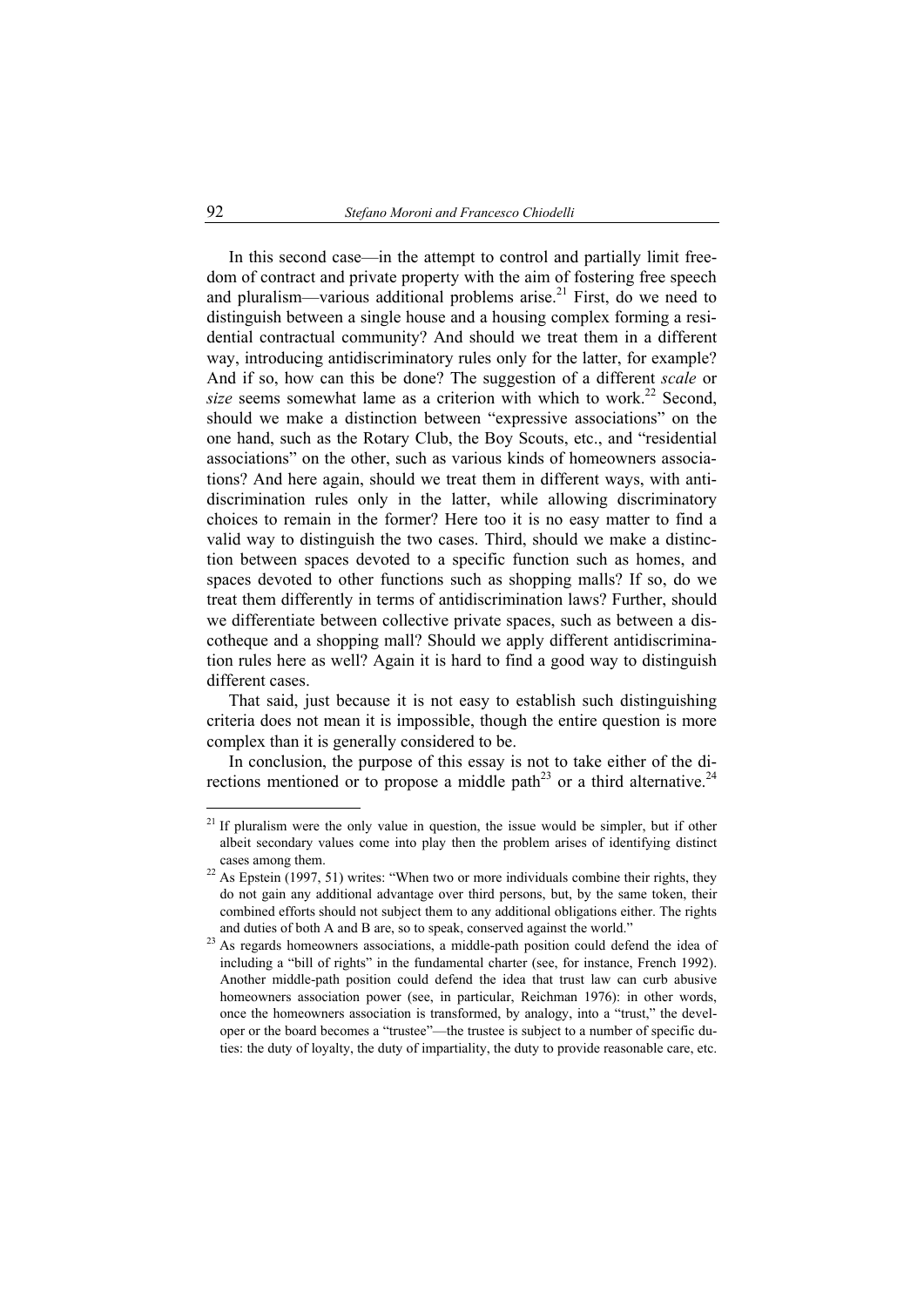The objective has been to show that the problem of pluralism becomes particularly complex, once the *spatial aspect* of various circumstances (Chiodelli and Moroni 2014), especially regarding *private space*, is taken into account.

As Reichman (1976, 306) writes: "The residential private government's main function of regulating essentially private matters would only be distorted by the introduction of public law restraints.... The power of the homeowners' association to control propertyrelated matters in planned communities should be restrained only by the body of law re-

sponsible for its creation—private law." <sup>24</sup> An alternative view could focus on the idea that certain rights (such as the right to free speech) are "systemic rights" (analogous terms include "collective rights," "social rights," "structural rights") and hence quite different from other more traditional individual rights. As systemic rights, certain rights need specific attention and defense. See, for instance, Fleming (2006), who writes: "An individual voter's ability to contribute to the marketplace of ideas, or her opportunity to be influenced by that very same marketplace, should not be stifled simply because she chooses to live in a community governed by a homeowners association. A voter's role in the proper functioning of our democratic system of government is equally important regardless of her home address" (ibid., 603). Another alternative approach could focus on an "institutional theory of rights." See, for instance, Hills 2003. Hills defends an "institutional theory of rights" as more attractive than the traditional "anticoercion theory of rights." In this perspective, "the purpose of rights is not to protect individuals from coercion but rather to ensure that individuals are coerced by the right sort of institution" (Hills 2003, 144). "Institutional theories define rights as rules that allocate preemptive jurisdiction to institutions ... based on that institution's likelihood of making decisions appropriate to the social sphere in which it operates" (ibid., 188).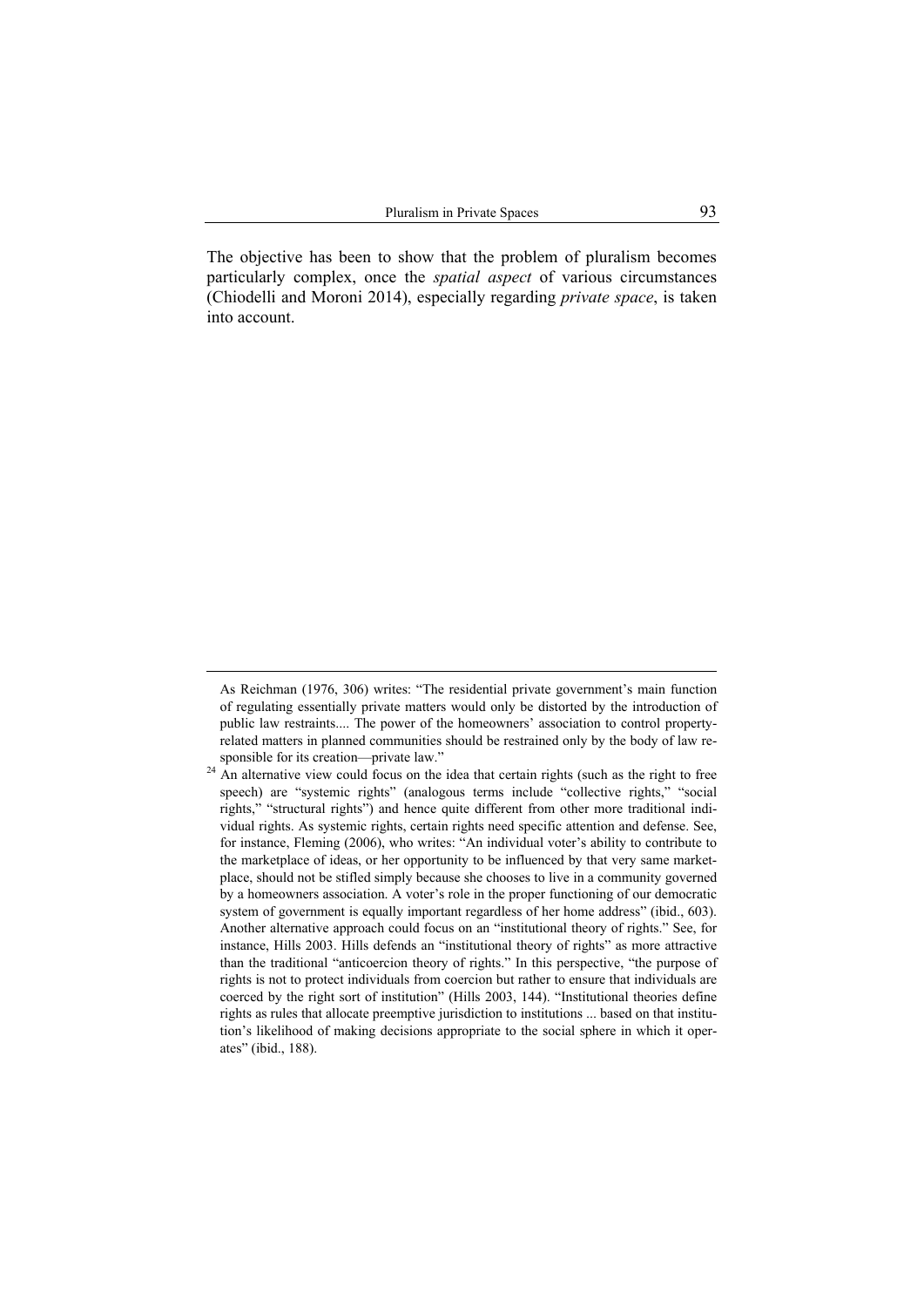#### **References**

- Alexander, G. S. 1988. "Freedom, Coercion, and the Law of Servitudes." *Cornell Law Review* 73.5: 883–905.
	- ———. 1989. "Dilemmas of Group Autonomy: Residential Associations and Community." *Cornell Law Review* 75.1: 1–61.
- ———. 1999. "The Publicness of Private Land Use Controls." *Edinburgh Law Review* 3.2: 176–90.
- Alexander, L. 2002. "Illiberalism All the Way Round: Illiberal Groups and Two Conceptions of Liberalism." *Journal of Contemporary Legal Issues* 12: 625–36.
- Askin, F. 1998. "Free Speech, Private Space, and the Constitution." *Rutgers Law Journal* 29.3: 947–61.
- Baron, J. 2006. "Property and No-Property." *Houston Law Review* 42.5: 1425–49.
- Blomley, N. 2009. "Homelessness, Rights and the Delusions of Property." *Urban Geography* 3.6: 577–90.
- Bollinger, J. M. 2009. "Homeowners' Associations and the Use of Property Planning Tools: When Does the Right to Exclude Go too Far?" *Temple Law Review* 81.1: 269–  $02.$
- Boudreaux, D., and R. G. Holcombe. 1989. "Government by Contract." *Public Finance Quarterly* 17.3: 264–80.
- Brower, T. 1992. "Communities within the Community: Consent, Constitutionalism, and Other Failures of Legal Theory in Residential Associations." *Journal of Land Use and Environmental Law* 7.2: 203–73.
- Brunetta, G., and S. Moroni. 2012. *Contractual Communities in the Self-Organising City: Freedom, Creativity, Subsidiarity*. Berlin: Springer.
- Chadderdon, L. J. 2006. "No Political Speech Allowed: Common Interest Developments, Homeowners Associations, and Restrictions on Free Speech." *Journal of Land Use* 21.2: 233–64.
- Chemerinsky, E. 1998. "More Speech Is Better." *UCLA Law Review* 45.6: 1635–64.
- Chiodelli, F., and V. Baglione. 2014. "Living Together Privately: For a Cautious Reading of Cohousing." *Urban Research and Practice* 7.1: 20–34.
- Chiodelli, F., and S. Moroni. 2014. "Typology of Spaces and Topology of Toleration: City, Pluralism and Ownership," *Journal of Urban Affairs* 36.2: 167–81.
- Crawford, M. 1992. "The World in a Shopping Mall." In *Variations on a Theme Park: The New American City and the End of Public Space*. Edited by M. Sorkin. New York: Hill and Wang, 3–30.
- Ellickson, R. C. 1982. "Cities and Homeowners Associations." *University of Pennsylvania Law Review* 130.6: 1519–80.
- -. 1996. "Controlling Chronic Misconduct in City Spaces: on Panhandlers, Skid Rows and Public-Space Zoning." *Yale Law Journal* 105.5: 1165–48.
- Epstein, R. A. 1997. "Takings, Exclusivity and Speech: The Legacy of *PruneYard v. Robins*." *University of Chicago Law Review* 64.1: 21–56.
- Fenster, M. 1999. "Community by Covenant, Process, and Design: Cohousing and the Contemporary Common Interest Community." *Journal of Land Use and Environmental Law* 151.1: 3–54
- Fleming, B. J. 2006. "Regulation of Political Signs in Private Homeowner Associations: A New Approach." *Vanderbilt Law Review* 59.2: 572–06.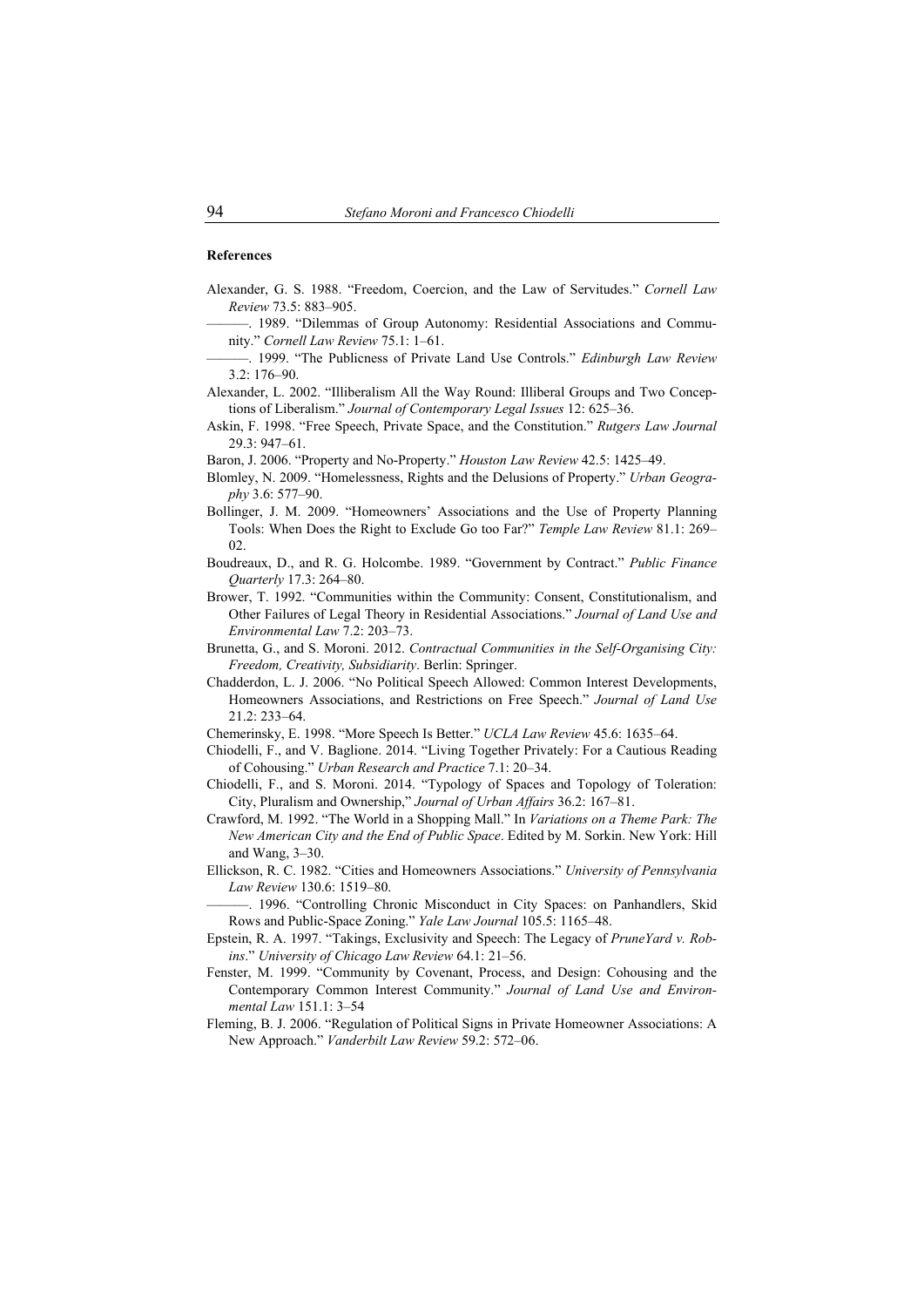Florida, R. 2005. *Cities and the Creative Class*. London: Routledge.

———. 2007. *The Flight of the Creative Class*. New York: Collins.

Foldvary, F. 1994. *Public Goods and Private Communities*. Aldershot: Edward Elgar.

- Franzese, P. A., and S. Siegel. 2008. "The *Twin Rivers* Case: Of Homeowners Associations, Free Speech Rights and Privatized Mini-Governments." *Rutgers Journal of Law and Public Policy* 5.4: 729–68.
- Freeman, A. 1998. "Go to the Mall with My Parents? A Constitutional Analysis of the Mall of America's Juvenile Curfew." *Dickinson Law Review* 102: 481–39.
- French, S. F. 1992. "The Constitution of a Private Residential Government Should Include a Bill of Rights." *Wake Forest Law Review* 27: 345–52
- Frug, G. E. 1982. "Cities and Homeowners Associations: A Reply." *University of Pennsylvania Law Review* 130.6: 1589–01.
- Galeotti, A. 2002. *Toleration as Recognition*: Cambridge: Cambridge University Press.
- Goss, J. 1993. "The 'Magic of the Mall': An Analysis of Form, Function, and Meaning in the Contemporary Retail Built Environment." *Annals of the Association of American Geographers* 83.1: 18–47.
- Hills, M. R., Jr. 2003. "Constitutional Rights of Private Governments." *New York University Law Review* 78.1: 144–38.
- Kennedy, D. J. 1995. "Residential Associations as State Actors: Regulating the Impact of Gated Communities on Nonmembers." *The Yale Law Journal* 105.3: 761–93.
- Laurenson, P., and D. Collins. 2007. "Beyond Punitive Regulation?" *Antipode* 39.4: 649– 67.
- Lucas, S. 2004. "The Images Used to 'Sell' and Represent Retirement Communities." *The Professional Geographers* 56.4: 449–59.
- Maldonado, R., and R. D. Rose. 1996. "The Application of Civil Rights Laws to Housing Cooperatives: Are Co-Ops Bastions of Discriminatory Exclusion or Self-Selecting Models of Community-Based Living?" *Fordham Urban Law Journal* 23.4: 1245–82.
- McCamant, K., C. Durrett, and E. Hertzman. 2011. *Cohousing: A Contemporary Approach to Housing Ourselves*. Berkeley: Ten Speed Press.
- McHugh, K. E. 2007. "Generational Consciousness and Retirement Communities." *Population, Space and Place* 13.4: 293–06.
	- and E. M. Larson-Keagy. 2005. "These White Walls: The Dialectic of Retirement Communities." *Journal of Aging Studies* 19.2: 241–45.
- ———, P. Gober, and D. Borough. 2002. "The Sun City Wars: Chapter 3." *Urban Geography* 23.7: 627–48
- McPheron, I. 1996. "From the Ground to the Sky: The Continuing Conflict between Private Property Rights and Free Speech Rights on the Shopping Center Front Seventeen Years after *Pruneyard*." *Northern Illinois University Law Review* 16: 717–55.
- Mitchell, D. 1997. "The Annihilation of Space by Law: The Root and Implications of Anti-Homeless Laws in the United States." *Antipode* 29.3: 303–35.
- -. 2003. The Right to the City: Social Justice and the Fight for Public Space. New York: The Guilford Press.
- Nozick, R. 1974. *Anarchy, State and Utopia*. New York: Basic Books.
- Perlette, V., and D. Cowen. 2011. "Dead Malls: Suburban Activism, Local Spaces, Global Logistics." *International Journal of Urban and Regional Research* 35.4: 794–811.
- Rahe, L. T. 2002. "The Right to Exclude: Preserving the Autonomy of the Homeowners' Association." *The Urban Lawyer* 34.2: 521–52.